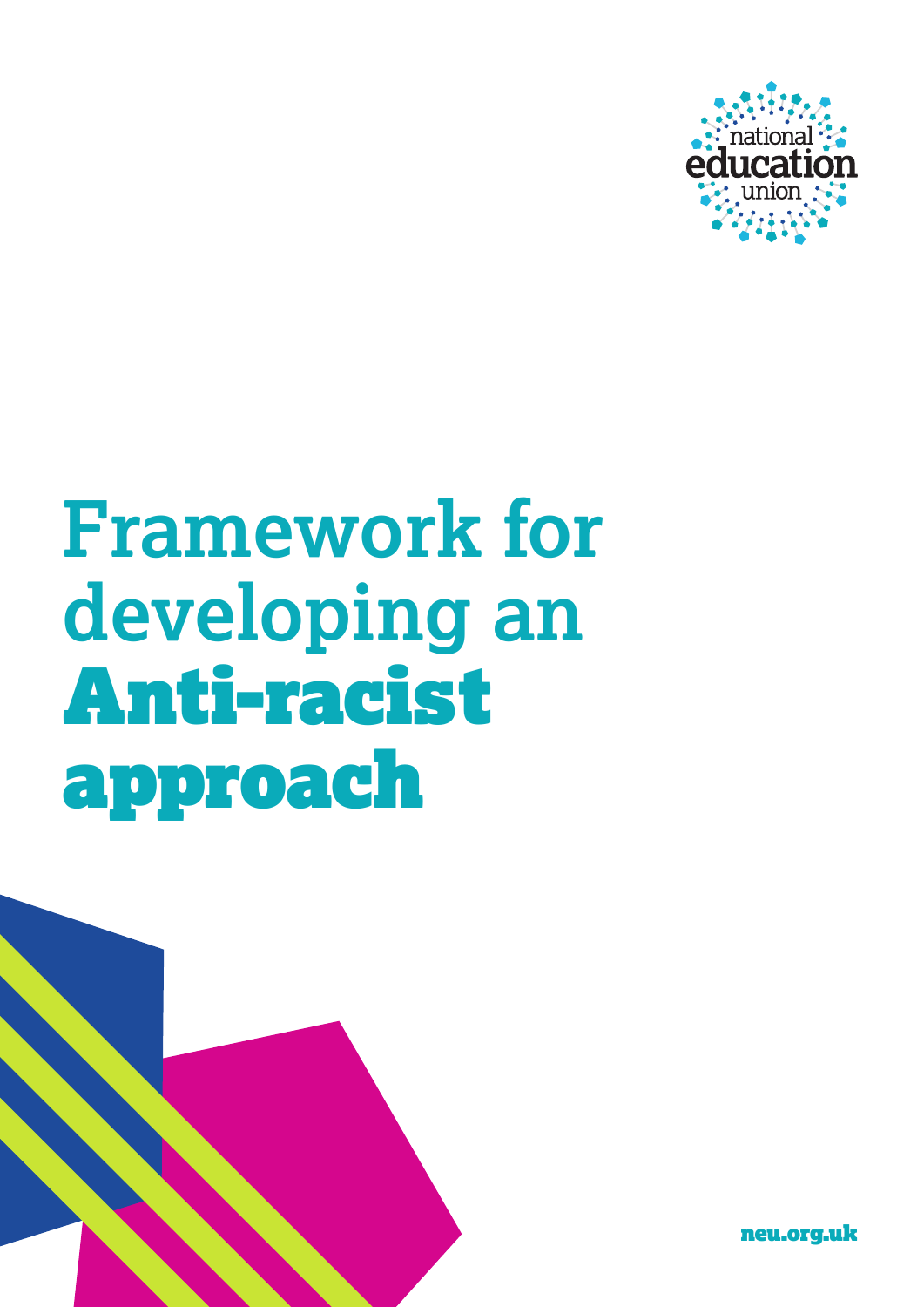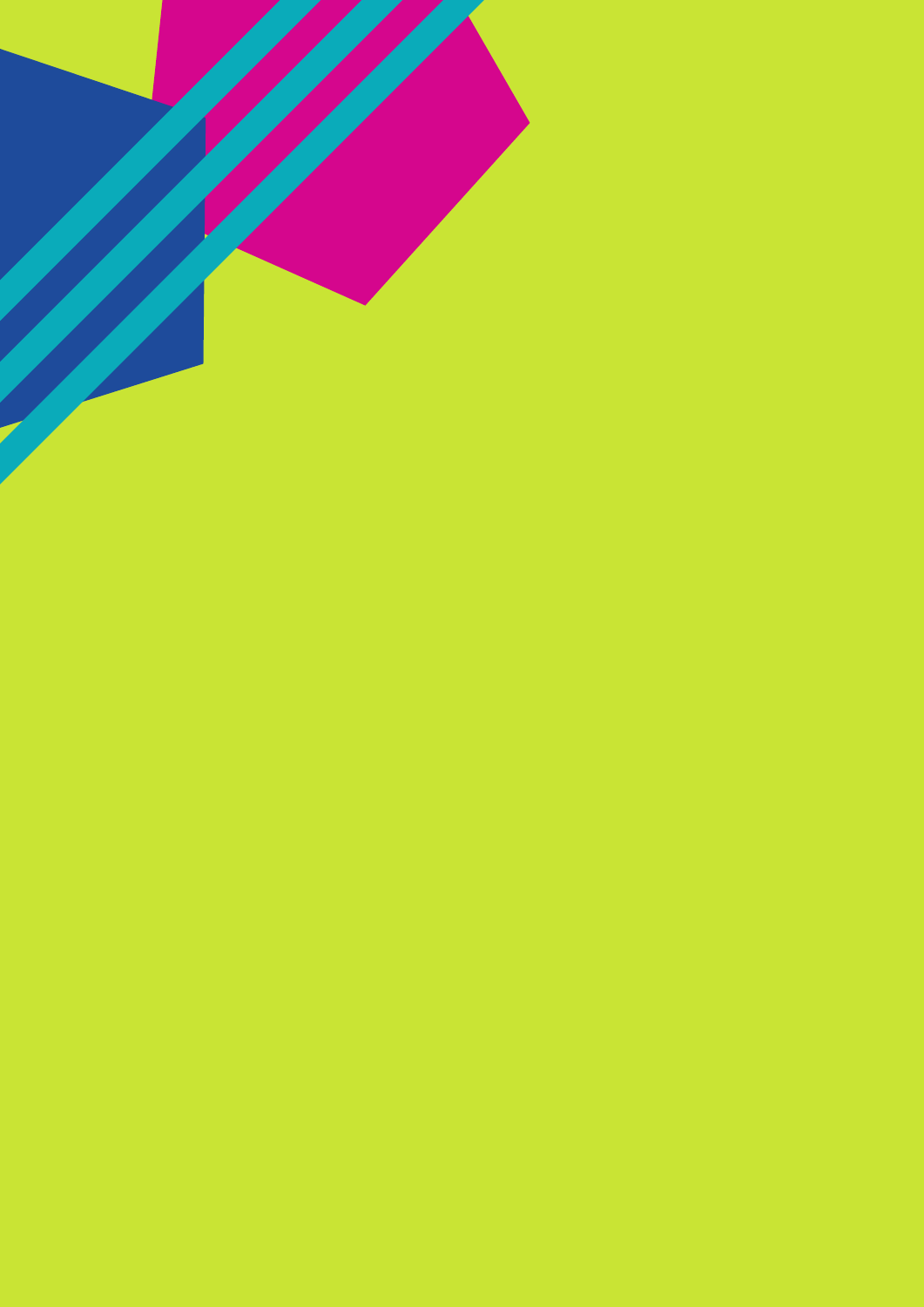### Introduction

This framework is a response to the 'Barriers' report which was based on the testimony of over 1000 Black teachers about the impact of racism in their workplaces. To address some of the concerns arising from that report, I discussed with the NEU Executive the need to help teachers develop anti-racist approaches in schools and workplaces. After further consultation and a pilot phase, this framework is now ready to help ensure all schools and colleges are just and inclusive for children, young people and staff.

The Black school/college population is growing in number and breadth and the continuing discussions of inequalities have centred around disproportionate exclusions and the so-called 'attainment gap'. However, debates have tended to treat these issues as if they were stand-alone issues, without a broader structural and power analysis of race and racism and their effects on children and young people. There are many aspects of race that impact education, for example in recruitment, retention and progression of Black staff; an ethnocentric curriculum; racial hate crime - which has doubled since the Brexit vote in 2016; racial harassment and discrimination against staff and pupils; and funding cuts. Thousands of students are excluded every year because of racist behaviour.

For me this framework could not come soon enough given the way in which the Covid-19 pandemic has affected Black communities; the rise of racist attacks in an out of schools and colleges and the political environment (globally and nationally) that is emboldening an anti-immigrant, blame foreigners populist narrative. I know most teachers absolutely want to ensure that education is free from any form of discrimination or bullying but many need support to do this. I hope every school or college will find this framework helpful in the quest for racism-free education.

Daniel Kebede Vice President NEU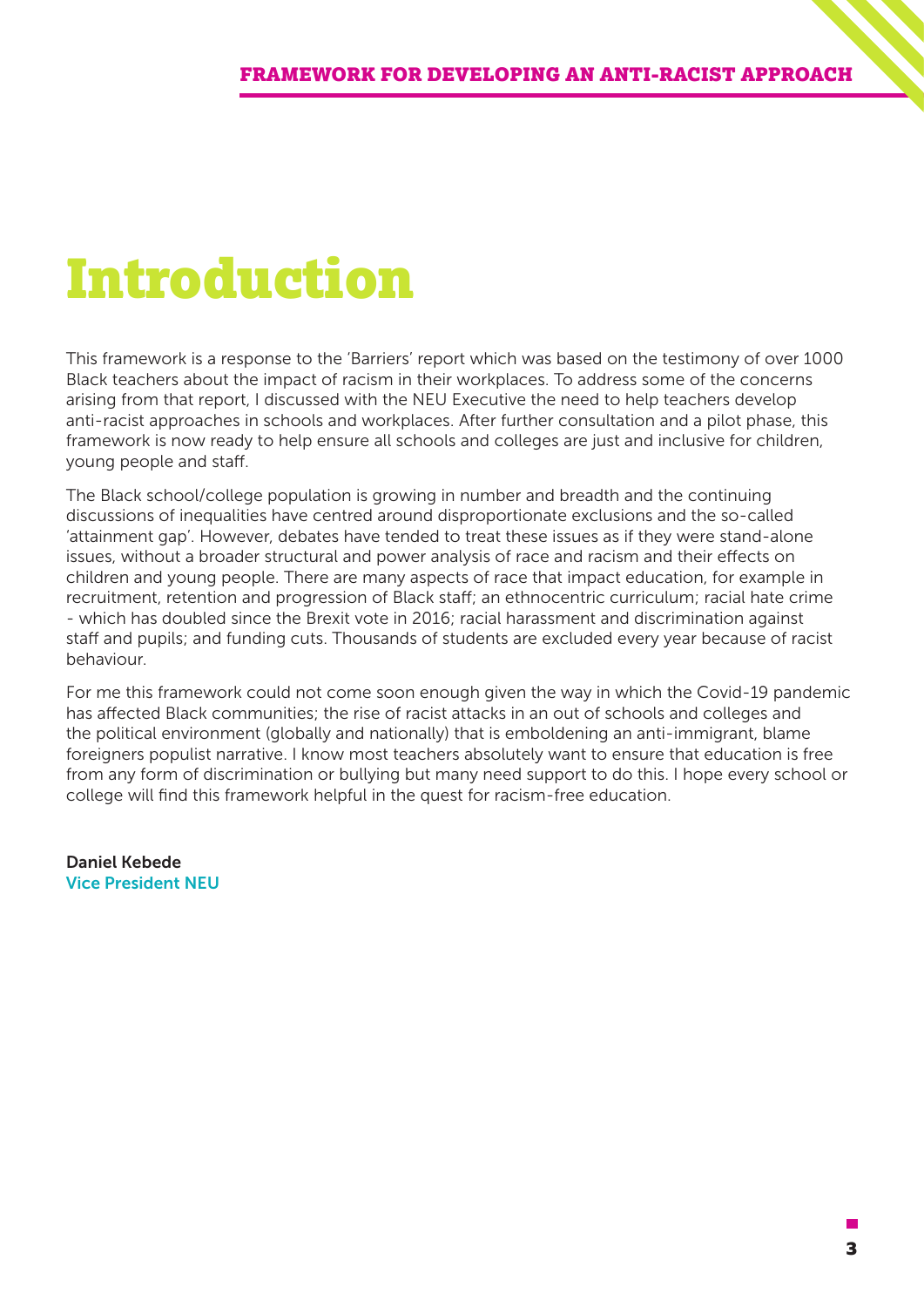### Getting started

#### Why do we need an explicit anti-racist approach?

- Race and racism are not well understood – 'race' is a social construct, but race is mistakenly and widely used to denote difference.
- Racism is very real and yet often we deny it affects us, our behaviours or our school/ college – whereas it affects every single student.
- The majority of the people around the globe are not white and yet ideas about white superiority are still deeply influential and prevalent.
- Black teachers and staff face a range of discriminations, including in recruitment, career and pay progression rates and also in relation to issues such as appraisal and job evaluations.
- There is a growing 'blame the foreigners' narrative for strains on schools and colleges, (and the NHS and all public services), which if unchecked will lead to increasing racism.

#### Why do we need an anti-racist approach within education?

- Schools can change pupils' lives which is why it is important that all schools have an inclusive and supportive approach.
- We face a growth in intolerance and racism, despite anti-racist legislation and agreements such as the International Declaration of Human Rights, all around the world and within the UK.
- Young people's ideas about race must be explored and discussed within educational contexts – if not within education, where?
- Education is a crucial place where we can challenge the 'normalisation' of many forms of racism, including Islamophobia and Anti-Semitism.
- Training and other interventions will not be effective unless there is a culture of open discussions about race and racism, where staff and young people are acknowledged as key to developing solutions.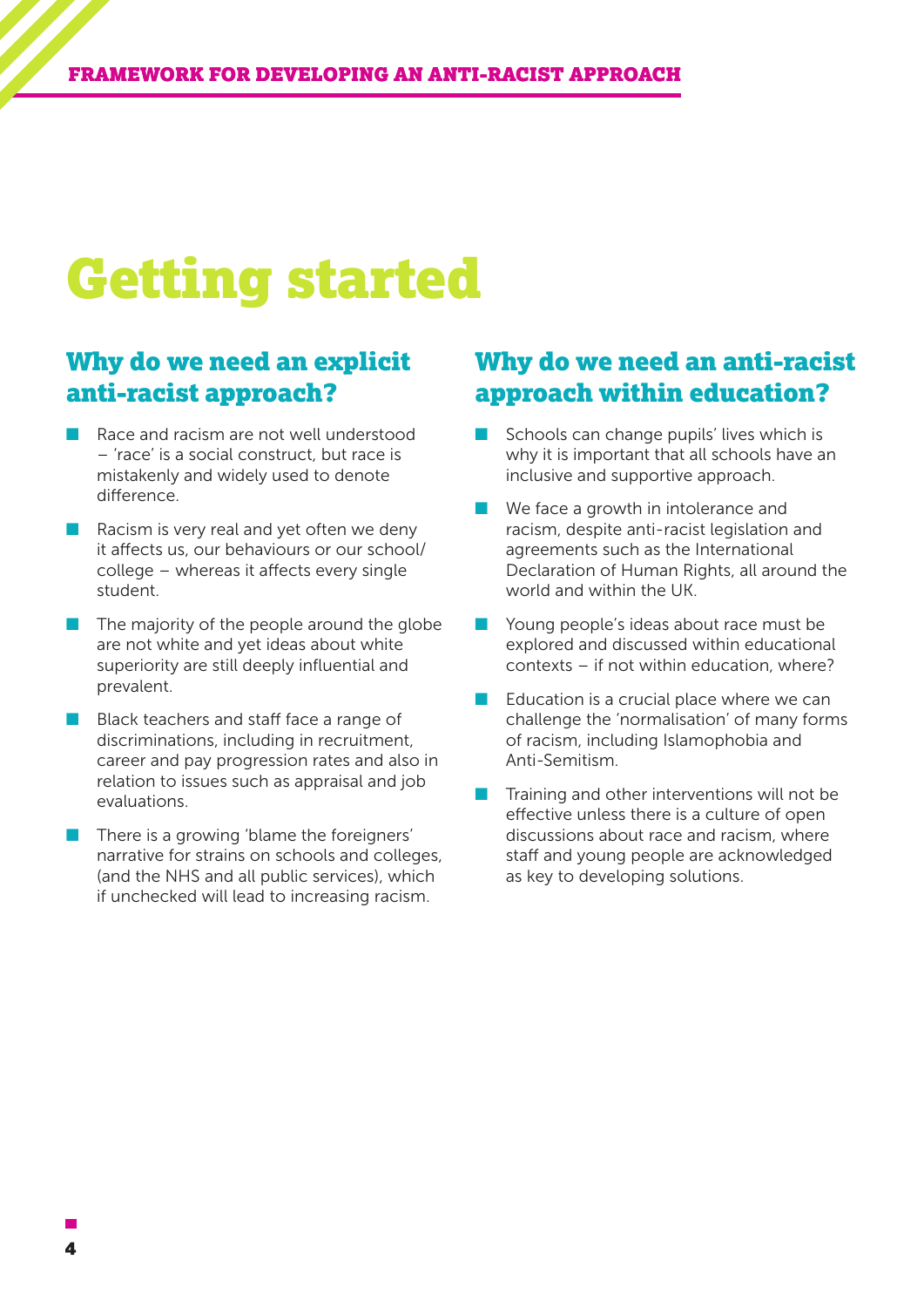### Making the positive case for promoting race equality through education

This framework has been designed to help you explore ideas around race equality and plan how to tackle racism with children, young people and staff.

#### It offers discussion starters in your workplace to help:

- Empower Black staff and pupils to explore and express what matters to them.
- Support young people's right to speak out and engage as active citizens with the issues around racism that they care about.
- Challenge racial inequalities and oppressive racial norms and assumptions.

#### Key points to think about with colleagues:

- Often, we do not immediately recognise racial inequalities, or understand institutional racism because incidents are not necessarily overt or recognised as part of a pattern.
- The aim should be to explore the patterns of racism and not use a deficit model (such as 'close the gap') where solutions are targeted at changing the individual student or group.
- Black staff and pupils are not homogenous groups. All staff and pupils have identities which are unique to them. These identities include our ethnicity, but also our gender, sex, sexuality, disability, class and religion or belief. There are also differences in the way that different groups of Black staff or pupils are treated.
- The responsibility and expectation of challenging racism should not fall to Black staff or pupils, but they have a unique perspective and have particular understanding and expertise about exclusionary practices and policies. Their viewpoints and experiences should be considered closely.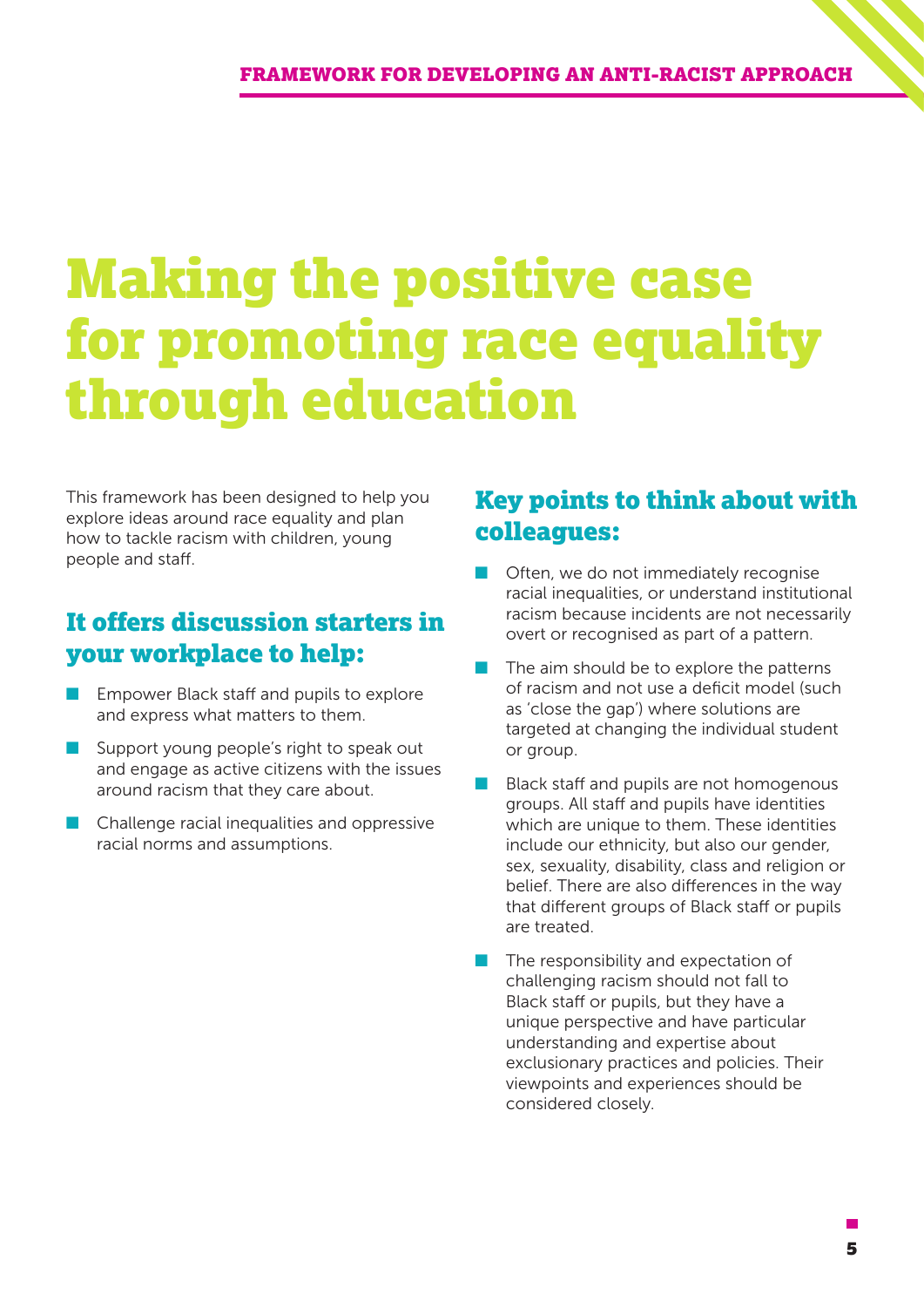# Barriers and myths

#### This framework is designed to help you create spaces for peer reflection and school/college self-evaluation

It is not easy to improve anti-racist practice or to develop and embed an anti-racist approach to education without talking through some of the myths about racism and the assumptions that are barriers to equitable practice.

| <b>Barrier</b>                                                                          | <b>Approach/Analysis</b>                                                                                                                                                                                                                                                                                                                                                                                                                                                                                                                              |
|-----------------------------------------------------------------------------------------|-------------------------------------------------------------------------------------------------------------------------------------------------------------------------------------------------------------------------------------------------------------------------------------------------------------------------------------------------------------------------------------------------------------------------------------------------------------------------------------------------------------------------------------------------------|
| We don't have many<br><b>Black pupils, so</b><br>addressing racism<br>isn't a priority. | All Western media, books and cultures are impacted by racial norms<br>and assumptions of white superiority: every student needs access to<br>opportunities to learn about and understand racism and bigotry, the forms<br>they take, how such beliefs are formed and how to challenge them.                                                                                                                                                                                                                                                           |
| We treat everyone<br>the same and educate<br>about respect for<br>difference.           | Respect for difference isn't enough. Currently, society is based on<br>hierarchies about race. Respect is an important value to promote, but<br>anti-racism requires exploration of the history and patterns of power<br>imbalances and discrimination, in age appropriate ways, if we are to change<br>things for the next generation.                                                                                                                                                                                                               |
| We are focused on<br>"closing the gap".                                                 | "Closing the gap" is a deficit model based on seeing the group of pupils<br>who are disadvantaged and stereotyped by racism and poverty as the<br>"problem".<br>Very often political debates seek to minimise the impact of racism and even<br>to blame Black communities by discussing them in an oppositional way to<br>white 'working class' children. We need to both challenge the poverty and<br>social hierarchies which harm Black and white working class communities<br>and understand the impact of racism on Black children and families. |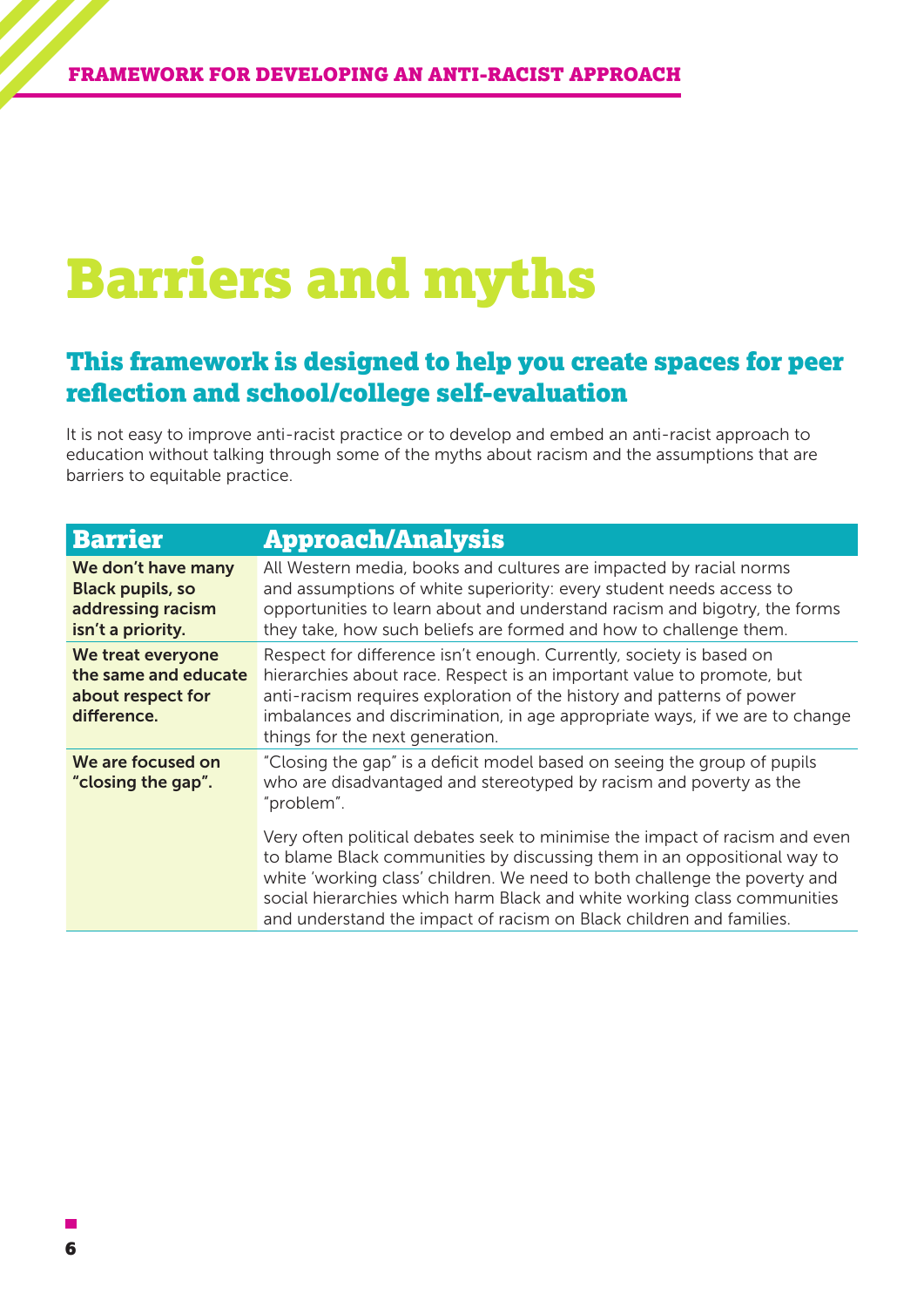| <b>Barrier</b>                                                                       | <b>Approach/Analysis</b>                                                                                                                                                                                                                                                                                                                                                                                                                                                                                                                |
|--------------------------------------------------------------------------------------|-----------------------------------------------------------------------------------------------------------------------------------------------------------------------------------------------------------------------------------------------------------------------------------------------------------------------------------------------------------------------------------------------------------------------------------------------------------------------------------------------------------------------------------------|
| We take a "Zero<br><b>Tolerance" approach</b><br>to unacceptable pupil<br>behaviour. | All behaviour policies must support positive behaviour for learning and<br>support young people to take responsibility for their behaviour. However,<br>there are huge racial disparities in exclusions: and zero tolerance behaviour<br>policies are shown to disproportionately harm and segregate Black pupils,<br>working class pupils and children with SEND.                                                                                                                                                                      |
|                                                                                      | Your behaviour policy should empower you and your colleagues to make<br>professional judgements. Staff must feel supported and part of a team -<br>but behaviour policies must aim to support pupil wellbeing and understand<br>what is causing or triggering challenging behaviour.                                                                                                                                                                                                                                                    |
|                                                                                      | Adverse childhood experiences (ACE) play a huge part in what contributes<br>to children's behaviour.                                                                                                                                                                                                                                                                                                                                                                                                                                    |
| We focus on high<br>standards for<br>everyone to support<br>pupils to achieve well.  | High expectations for and of every child have been shown to be<br>transformative and is essential. However, much of the curriculum in school/<br>college centres on cultural assumptions, which are driven by white and<br>middle-class norms. The hierarchies and patterns of discrimination created<br>and perpetuated by racism can't be overcome by high expectations alone<br>- they require an explicit and open conversation about British and Global<br>history, the power dynamics within racism, bias and racial hierarchies. |
| <b>White working-</b><br>class pupils face the<br>biggest challenges,<br>don't they? | It is important to recognise that the term "working class" includes Black<br>pupils and that not all working class children (Black or white) face the same<br>barriers. Poverty disproportionately impacts Black children – 45% of whom<br>are trapped in poverty. That white pupils in general are doing worse overall<br>is not accurate. Those facing significant barriers include the 14% of white<br>children on free school meals and certain groups of pupils with SEND.                                                         |

### Whole school/college approach for creating an anti-racist perspective

- Each school/college has a different local context, in terms of community.
- Each school/college will have a different context in terms of your number of Black staff, parents and pupils.

Every student is affected by racism, but the impact and consequences of racism for Black staff and Black pupils can be largely invisible to white staff.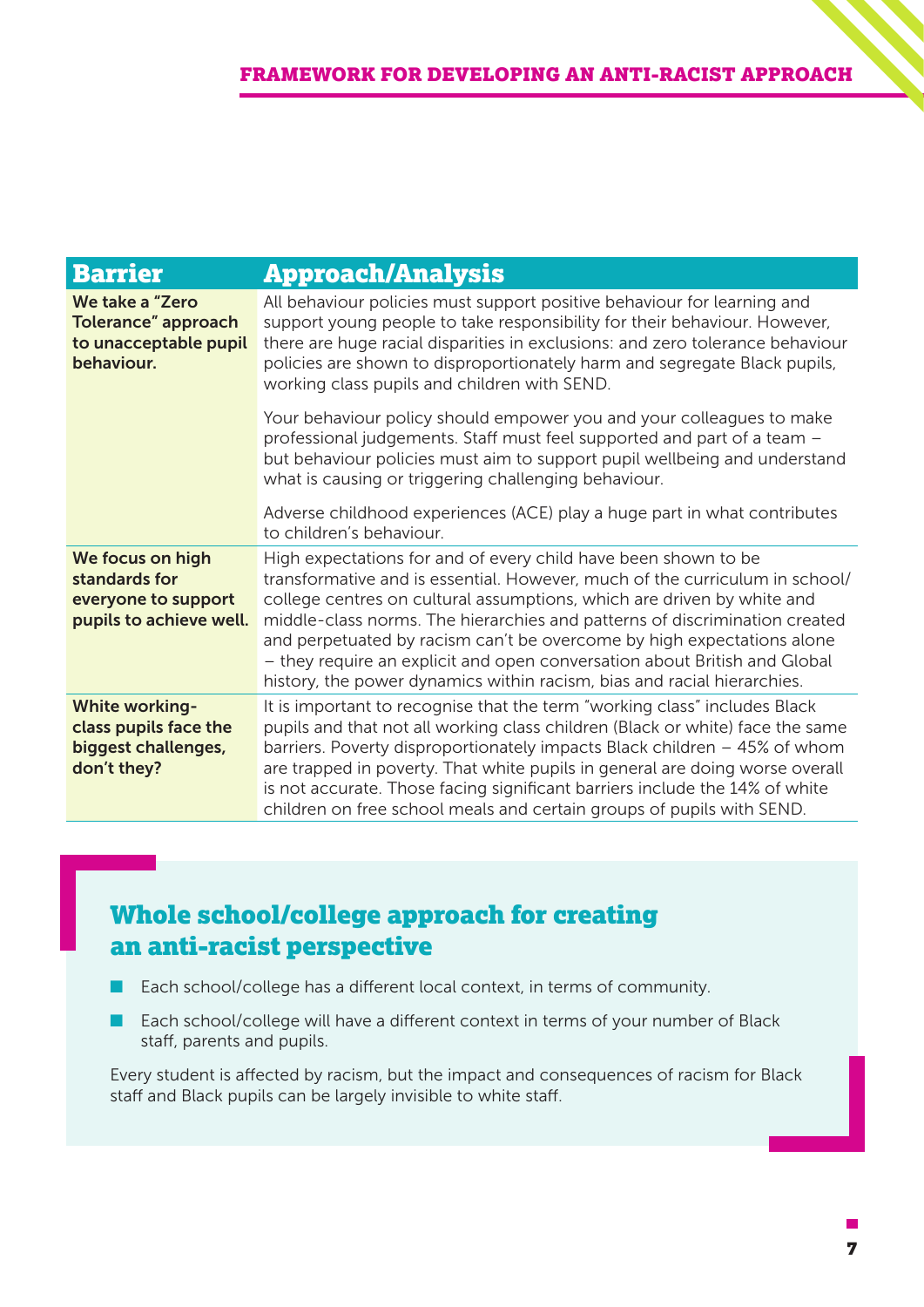### A whole school approach

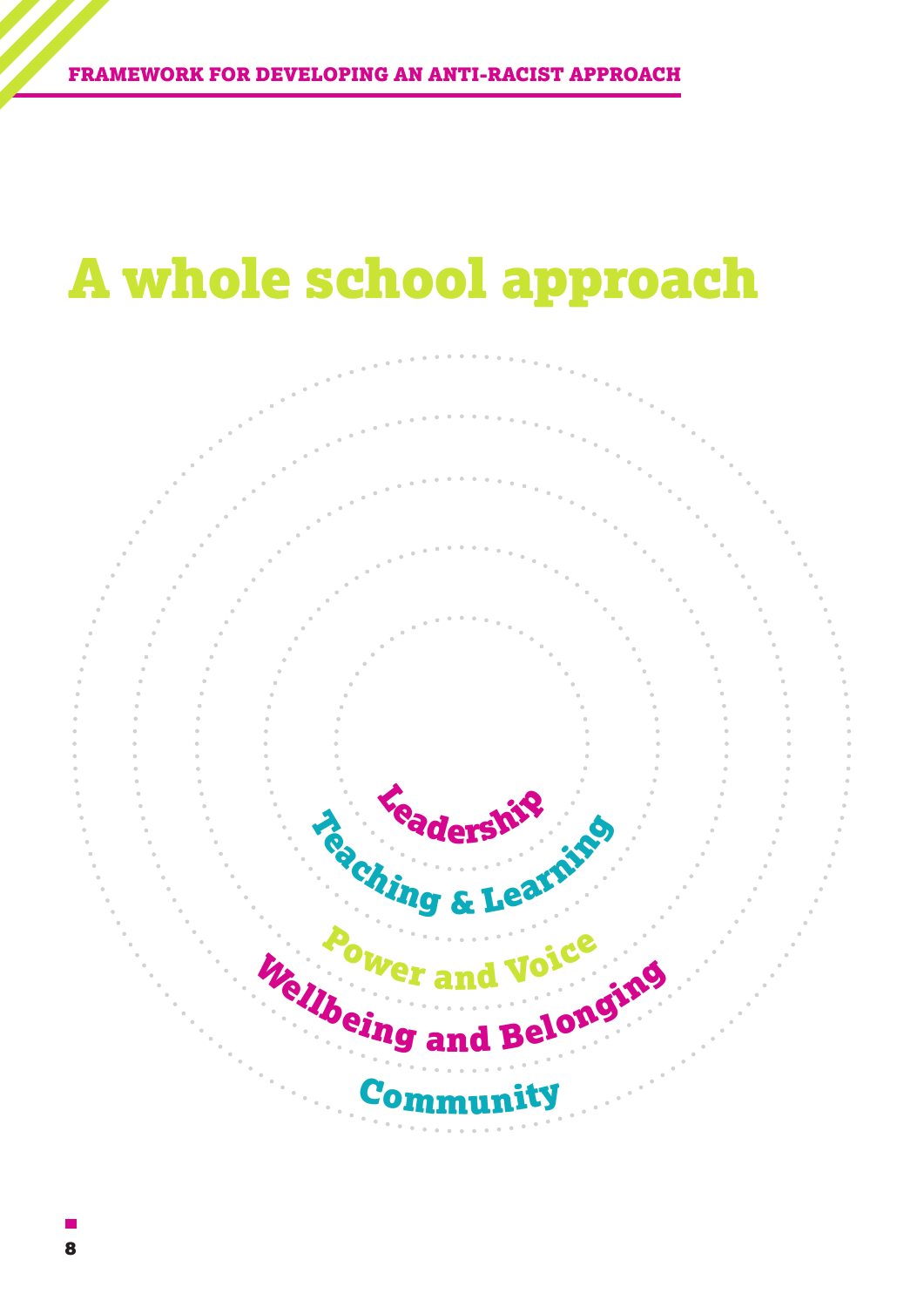### Anti-Racist Framework

| <b>Leadership</b>                        | Does the leadership model a commitment to anti-<br>racist values and a whole school/college approach<br>to race equality?                                                                     |  |  |
|------------------------------------------|-----------------------------------------------------------------------------------------------------------------------------------------------------------------------------------------------|--|--|
| <b>Teaching and Learning</b>             | Is the curriculum being used:<br>To challenge race inequality<br>Achieve cultural inclusion<br>Respond to the differences in children's lives<br>caused by racism, poverty and discrimination |  |  |
| <b>Power and Voice</b>                   | Whose voice is heard in your school/college?<br>Do Black staff feel valued and safe?<br>Do Black parents feel valued and respected in<br>school/college?                                      |  |  |
| <b>Wellbeing and</b><br><b>Belonging</b> | Which pupils feel a sense of belonging? Why?<br>Is student wellbeing seen as a priority?<br>What are the links between racism and<br>wellbeing?                                               |  |  |
| <b>Community</b>                         | What is the local history in your area? How can you<br>use it to discuss protests, struggles or campaigns<br>led by Black communities in your area?                                           |  |  |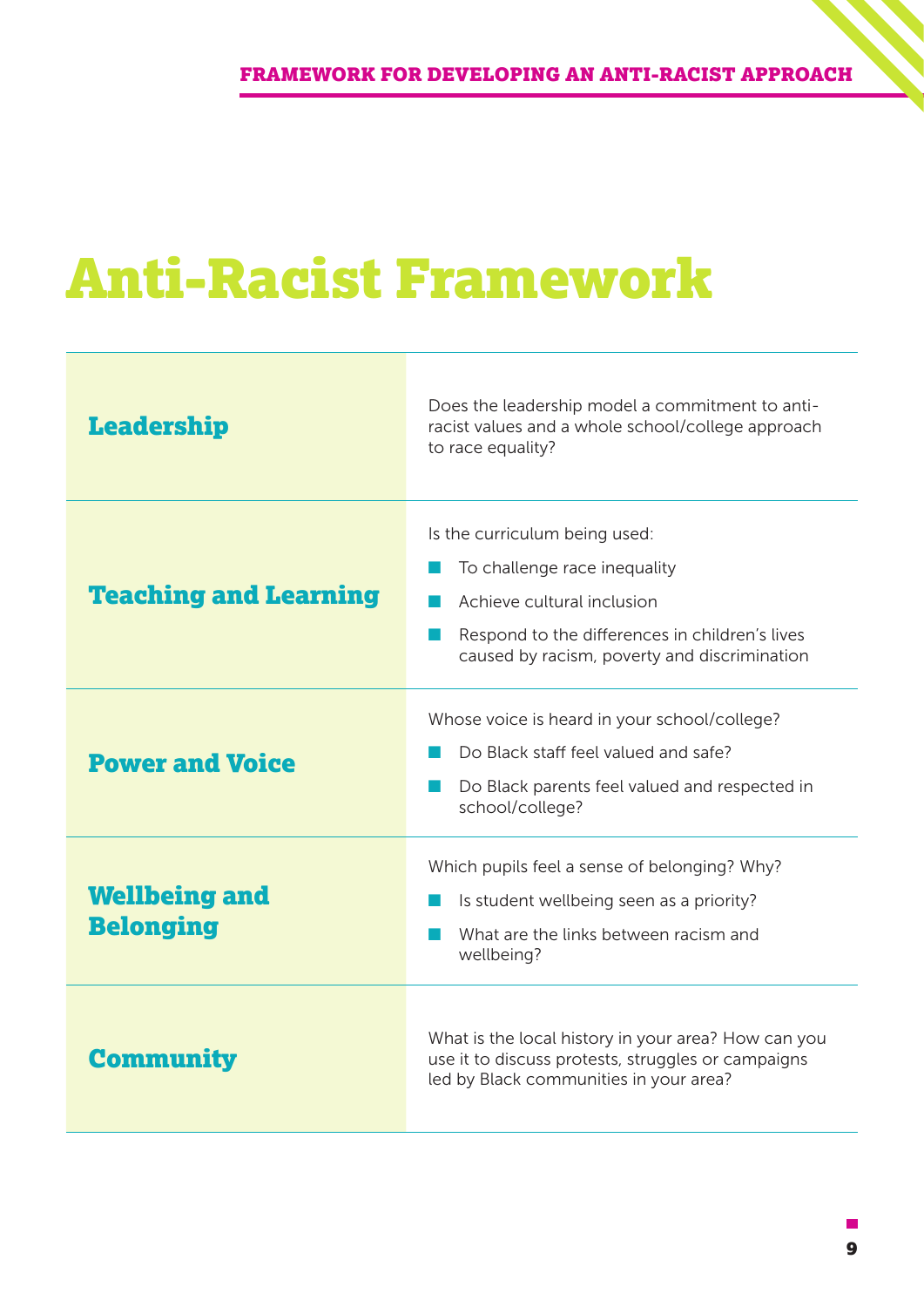# Theme 1: Leadership

#### Work with NEU members in your school/college to establish which are the priorities for your setting.

|                |                                                                                                                                                                                                                                                                               | On<br><b>Track</b> | <b>Focus</b><br><b>Here</b> | <b>Medium</b><br><b>Term</b> |
|----------------|-------------------------------------------------------------------------------------------------------------------------------------------------------------------------------------------------------------------------------------------------------------------------------|--------------------|-----------------------------|------------------------------|
| $\mathbf 1$    | Is there a race equality policy and a clear understanding of<br>racism? How is it being used?                                                                                                                                                                                 |                    |                             |                              |
| $\overline{2}$ | Is there a race equality scheme which has clear focus<br>on eliminating discrimination and creating equality of<br>opportunity? How has it been discussed or used?                                                                                                            |                    |                             |                              |
| 3              | Is there a clear and well-understood policy (and<br>implementation) for recording racist incidents, including<br>bullying and language? Are staff clear? Confident? Are<br>incident reports monitored and reviewed for trends and<br>action devised as a result?              |                    |                             |                              |
| 4              | Is there a race equality impact assessment of the pay policy<br>and pay progression decisions? Has it been useful?                                                                                                                                                            |                    |                             |                              |
| 5              | Are there goals for increasing racial diversity within<br>SLT posts?                                                                                                                                                                                                          |                    |                             |                              |
| 6              | Ask members what CPD training they think would be most<br>helpful? Is training on offer that addresses racial equality?                                                                                                                                                       |                    |                             |                              |
| 7              | Does the school/college recognise the importance of using<br>teaching and learning to foster an understanding of the<br>multicultural society in which we all live?                                                                                                           |                    |                             |                              |
| 8              | How is SLT going to support staff to develop cultural<br>competency in relation to the communities the school/<br>college serves?                                                                                                                                             |                    |                             |                              |
| $\overline{9}$ | Is there a strategy to support pupils at risk of exclusion and<br>to prevent and explore alternatives to exclusions, and is<br>there particular attention to the disproportionality in rules<br>of exclusion for Black pupils, including Gypsy, Roma and<br>Traveller pupils? |                    |                             |                              |
| 10             | How can the SLT open up a conversation about race,<br>racism and racist stereotypes and model an openness to<br>exploring an increased focus on anti-racist practice across<br>the institution? What support is needed from SLT? What is<br>already in place and going well?  |                    |                             |                              |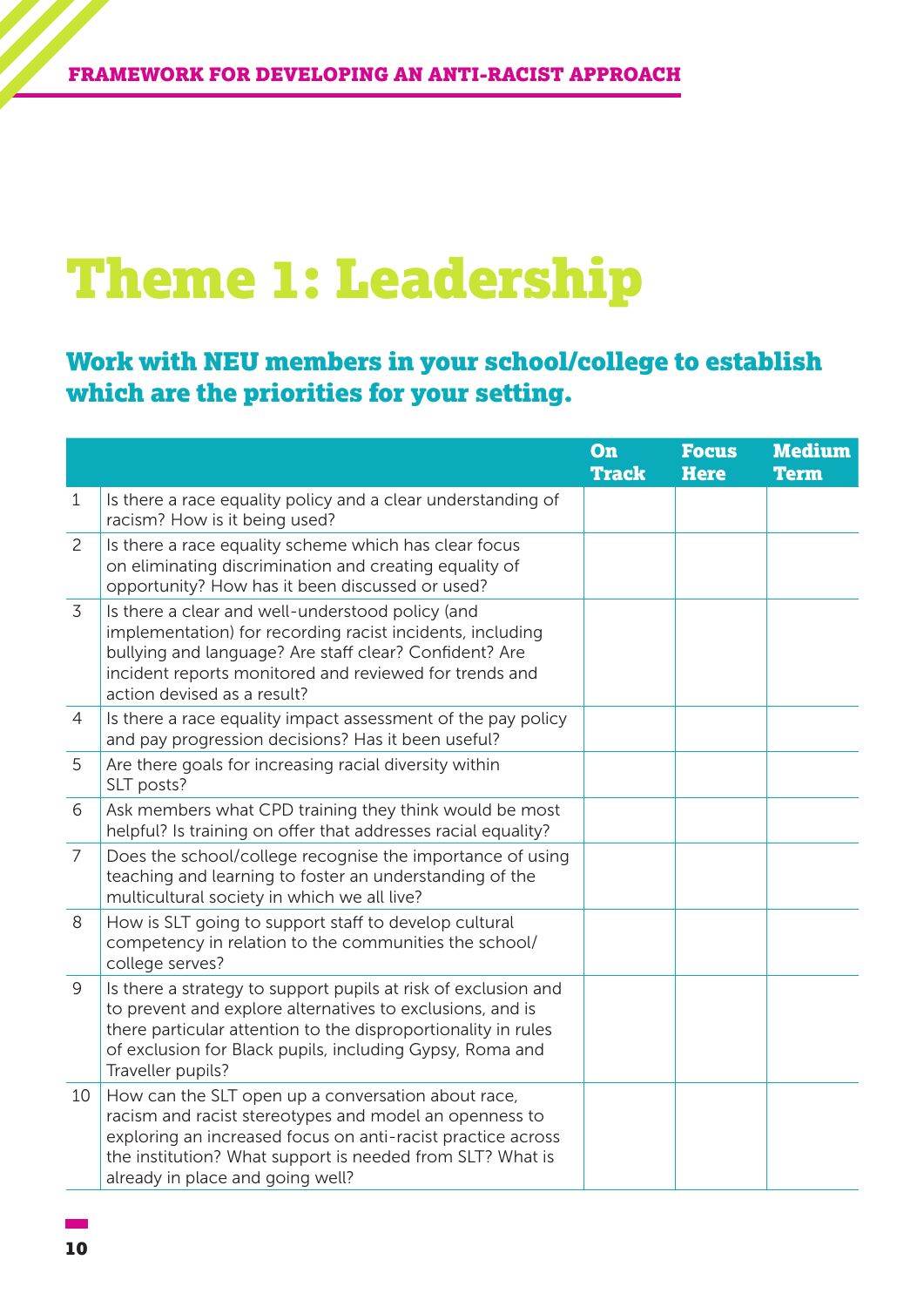#### FRAMEWORK FOR DEVELOPING AN ANTI-RACIST APPROACH

Achieves the changes required in relationships and policy at a local and international level

"We all know our rights and know that if our rights aren't respected we can do something." – Primary pupil

#### Human Rights Education

Builds a sustainable world that is inclusive, equal and fair

Empowers people to claim their rights and hold Governments and policy makers to account

Connects people through shared valuesd and inspires them to take part in promoting human rights in their own communities and worldwide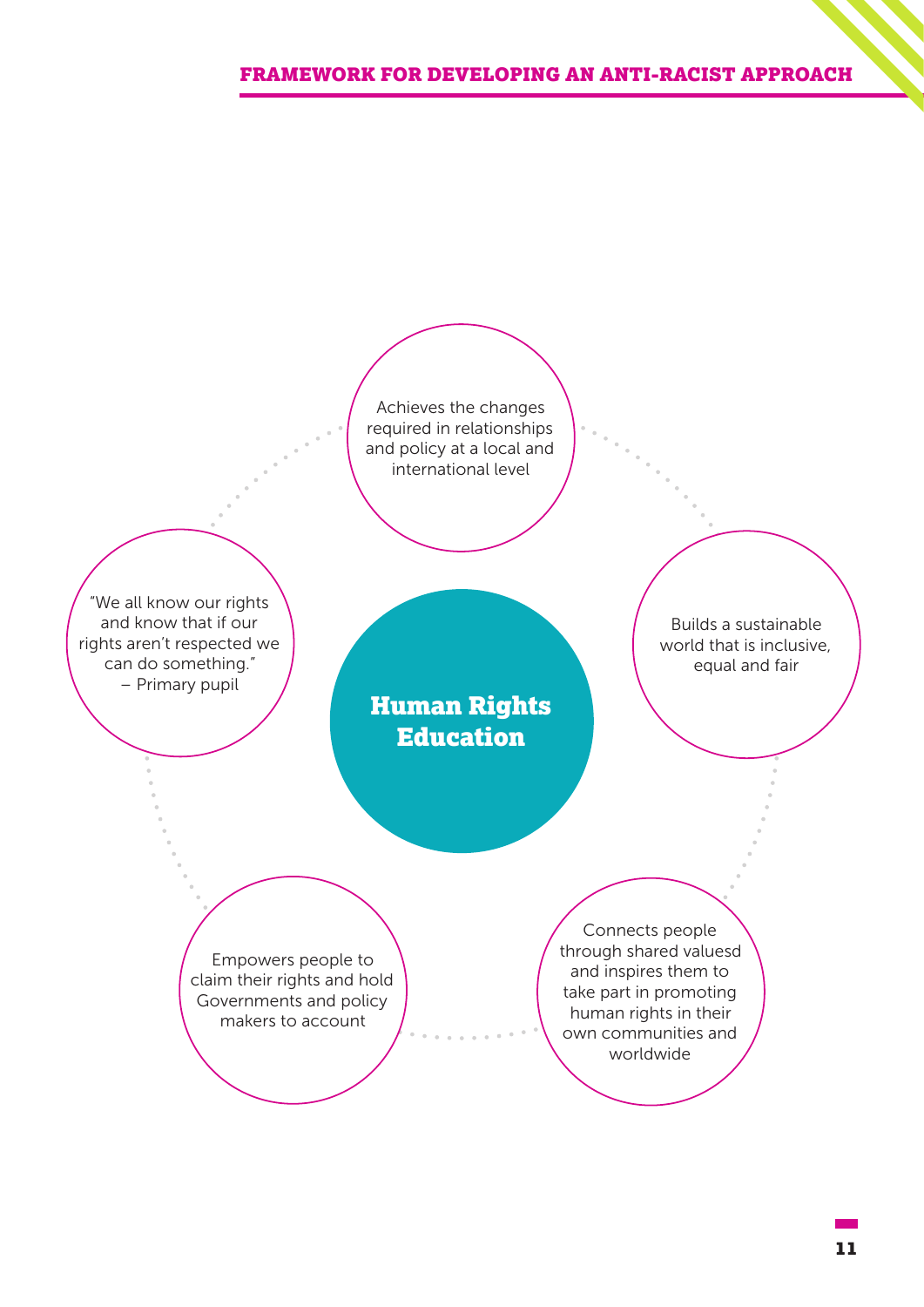### Theme 2: Teaching and learning

|                |                                                                                                                                                                                                                                                                        | On<br><b>Track</b> | <b>Focus</b><br><b>Here</b> | <b>Medium</b><br><b>Term</b> |
|----------------|------------------------------------------------------------------------------------------------------------------------------------------------------------------------------------------------------------------------------------------------------------------------|--------------------|-----------------------------|------------------------------|
| $\mathbf{1}$   | Does your setting have a whole school/college approach to<br>using the curriculum proactively to intervene in how racism<br>is produced?                                                                                                                               |                    |                             |                              |
| 2              | Which subjects currently reflect global influences? Does<br>history include age appropriate lessons on the history of<br>Britain, to include slavery and colonialism? (See box below<br>on Migration and the Hostile Environment for resources)                        |                    |                             |                              |
| 3              | Which subjects include the positive contributions of Black<br>people through history and in contemporary society?                                                                                                                                                      |                    |                             |                              |
| $\overline{4}$ | Has there been any discussion of 'Decolonising Education'?<br>(See box on page 15)                                                                                                                                                                                     |                    |                             |                              |
| 5              | How are teachers and pupils involved in reviewing and<br>evaluating curriculum plans, schemes of work and lesson<br>content with the goal of improving their relevance to<br>multicultural Britain?                                                                    |                    |                             |                              |
| 6              | How does the approach to teaching and to assessment<br>enable Black pupils to have high expectations? How can<br>you empower Black pupils to feel comfortable about<br>aiming high?                                                                                    |                    |                             |                              |
| 7              | What improvement can be made to CPD to develop and<br>build anti-racist practice? Where are the opportunities to<br>talk and think about the hidden ways that the inequalities<br>of 'race' and ethnicity play out in the classroom and affect<br>children's learning? |                    |                             |                              |
| 8              | How are schemes of work peer reviewed for equalities<br>content?                                                                                                                                                                                                       |                    |                             |                              |
| 9              | How could you build in time for colleagues to talk<br>together about the impacts of stereotyping? How is racism<br>experienced differently by boys and girls, or by pupils that<br>might identify as LGBT+?                                                            |                    |                             |                              |
| 10             | Could you use the concepts of global citizenship education<br>to empower young people?                                                                                                                                                                                 |                    |                             |                              |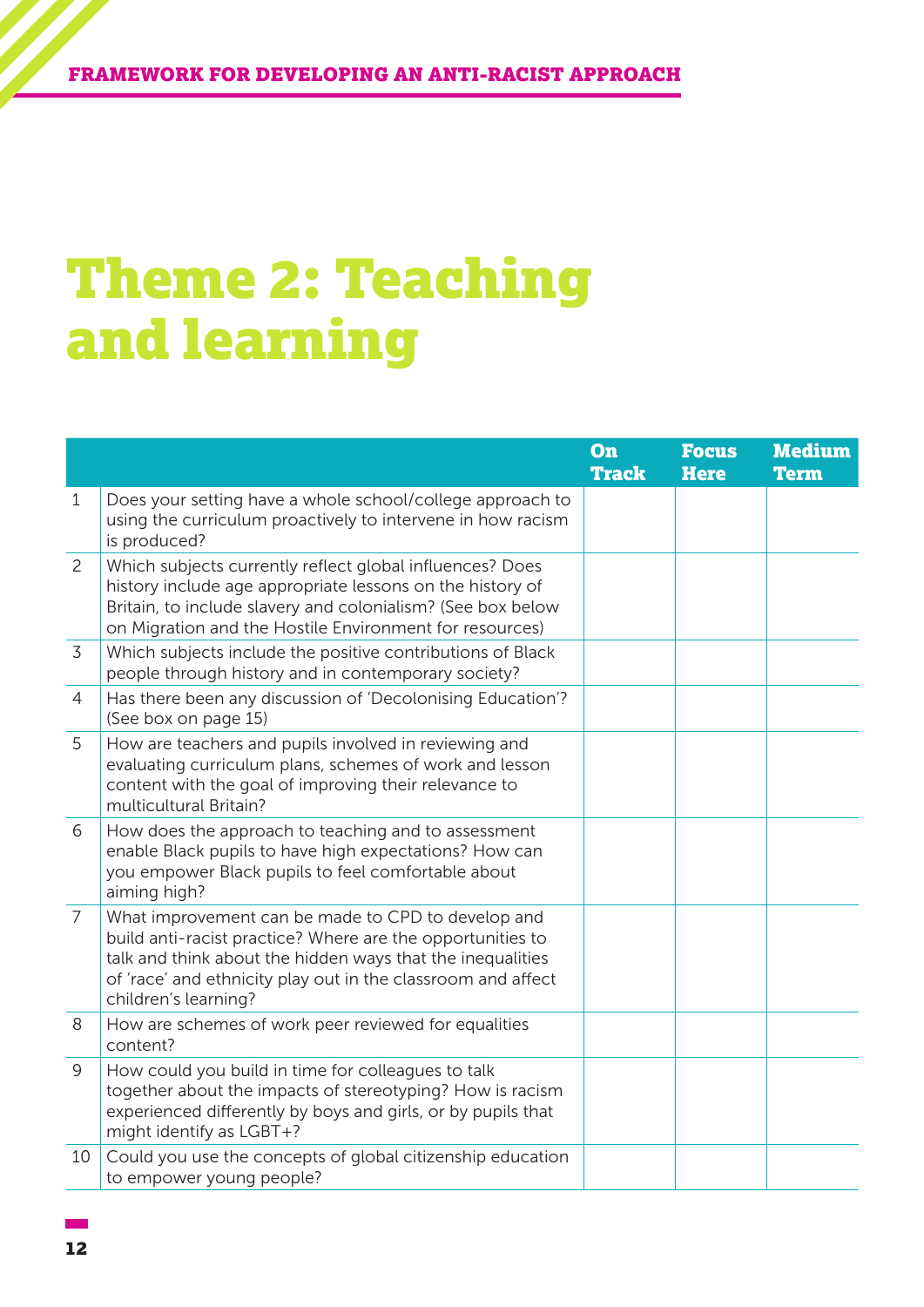#### How can the concept of global citizenship be helpful to engage your students?

Global citizenship education provides a chance for young people to reflect on their roles and responsibilities regarding issues of equality and justice in human development – individually, locally and globally.

This is not an additional subject area but rather an overarching approach to classroom practice that is best embedded across the curriculum (core, extra and hidden) and life of the whole school and its community.

The UNESCO framework for Global Citizenship Education (2018) has 3 dimensions: -

- a) Cognitive: supporting pupils to acquire knowledge, understand and develop critical thinking skills to analyse and assess global issues and the interconnectedness and interdependency of countries and different populations
- b) Socio-emotional: supporting pupils to have a sense of belonging to a common humanity; sharing values and responsibilities, sharing empathy, solidarity and respect for differences and diversity
- c) Behavioural: supporting pupils to act responsibly for a more peaceful and sustainable world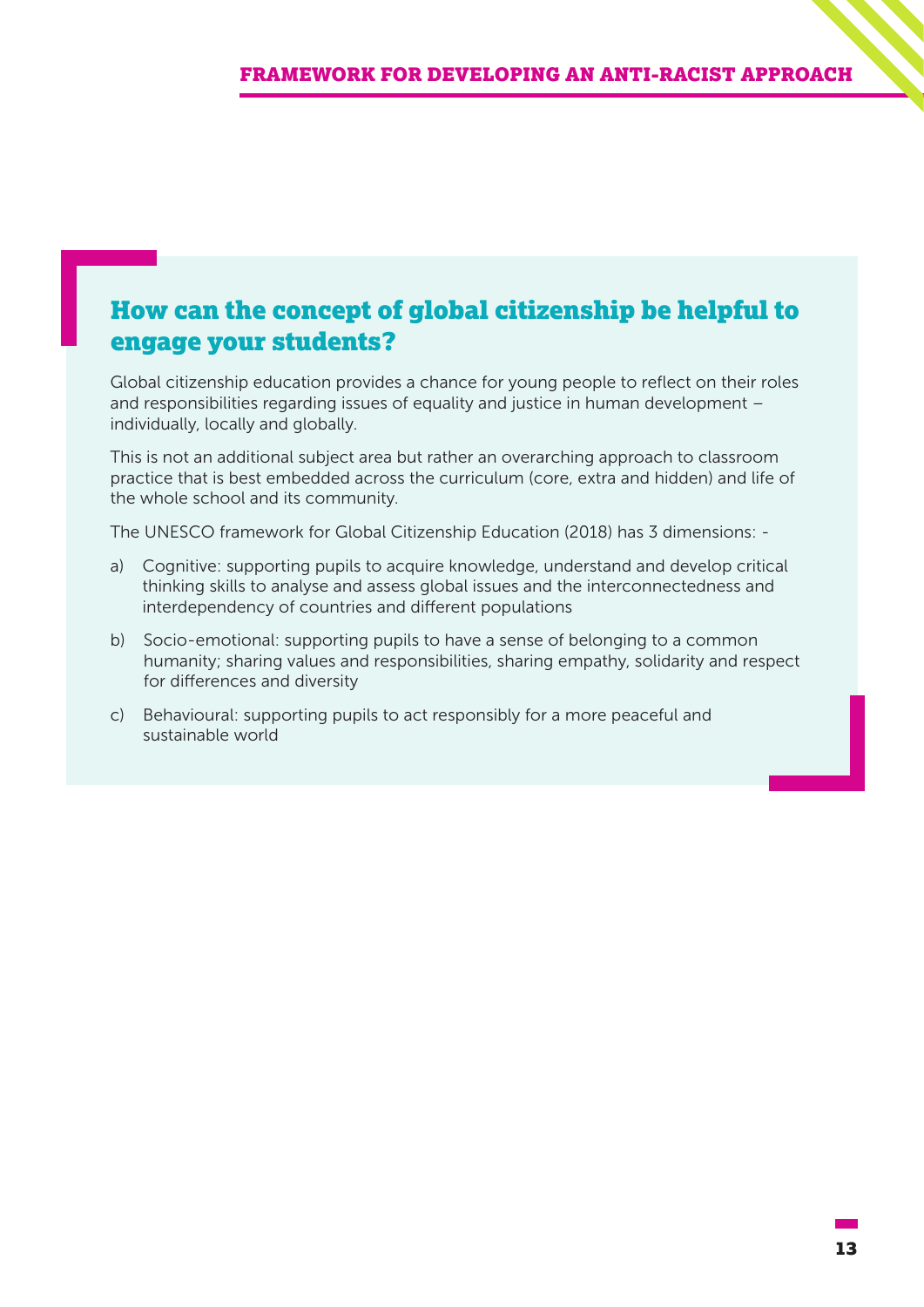### Theme 3: Power and voice

#### Work with NEU members in your school/college to establish which are the priorities for your setting.

|                |                                                                                                                                                                                                                                                                                                     | On<br><b>Track</b> | <b>Focus</b><br><b>Here</b> | <b>Medium</b><br><b>Term</b> |
|----------------|-----------------------------------------------------------------------------------------------------------------------------------------------------------------------------------------------------------------------------------------------------------------------------------------------------|--------------------|-----------------------------|------------------------------|
| $\mathbf{1}$   | What are the priority issues faced by Black staff in your<br>school/college?                                                                                                                                                                                                                        |                    |                             |                              |
| $\overline{2}$ | Do Black staff feel safe and able to vocalise their<br>experiences and what makes them feel included/excluded<br>within the staff community and whether they feel valued/<br>marginalised?                                                                                                          |                    |                             |                              |
| 3              | What are the proactive actions your school/college could<br>take to ask deeper questions about the levels of inclusion<br>and belonging for Black pupils/Black staff members in your<br>workplace?                                                                                                  |                    |                             |                              |
| $\overline{4}$ | Do all staff and pupils have equal opportunities to discuss<br>race and ethnicity? Are they actively involved in developing<br>anti-racist mindsets and behaviours?                                                                                                                                 |                    |                             |                              |
| 5              | Are their clear guidelines in place for reporting and dealing<br>with racial discrimination, harassment and racist incidents?<br>Are such quidelines being used?                                                                                                                                    |                    |                             |                              |
| 6              | Is it recognised that individual Black staff members or pupils/<br>parents do not represent and should not be expected to be<br>the voice of all Black people?                                                                                                                                      |                    |                             |                              |
| $\overline{7}$ | How are Black pupils empowered to demonstrate a<br>recognised pride in achievement and self-confidence?                                                                                                                                                                                             |                    |                             |                              |
| 8              | Is Black History Month in October the only part of the year/<br>curriculum where there is a focus on the contributions of<br>Black citizens/communities to British and global history or<br>contemporary society? If so, how can Black perspectives in<br>all subjects be reflected all year round? |                    |                             |                              |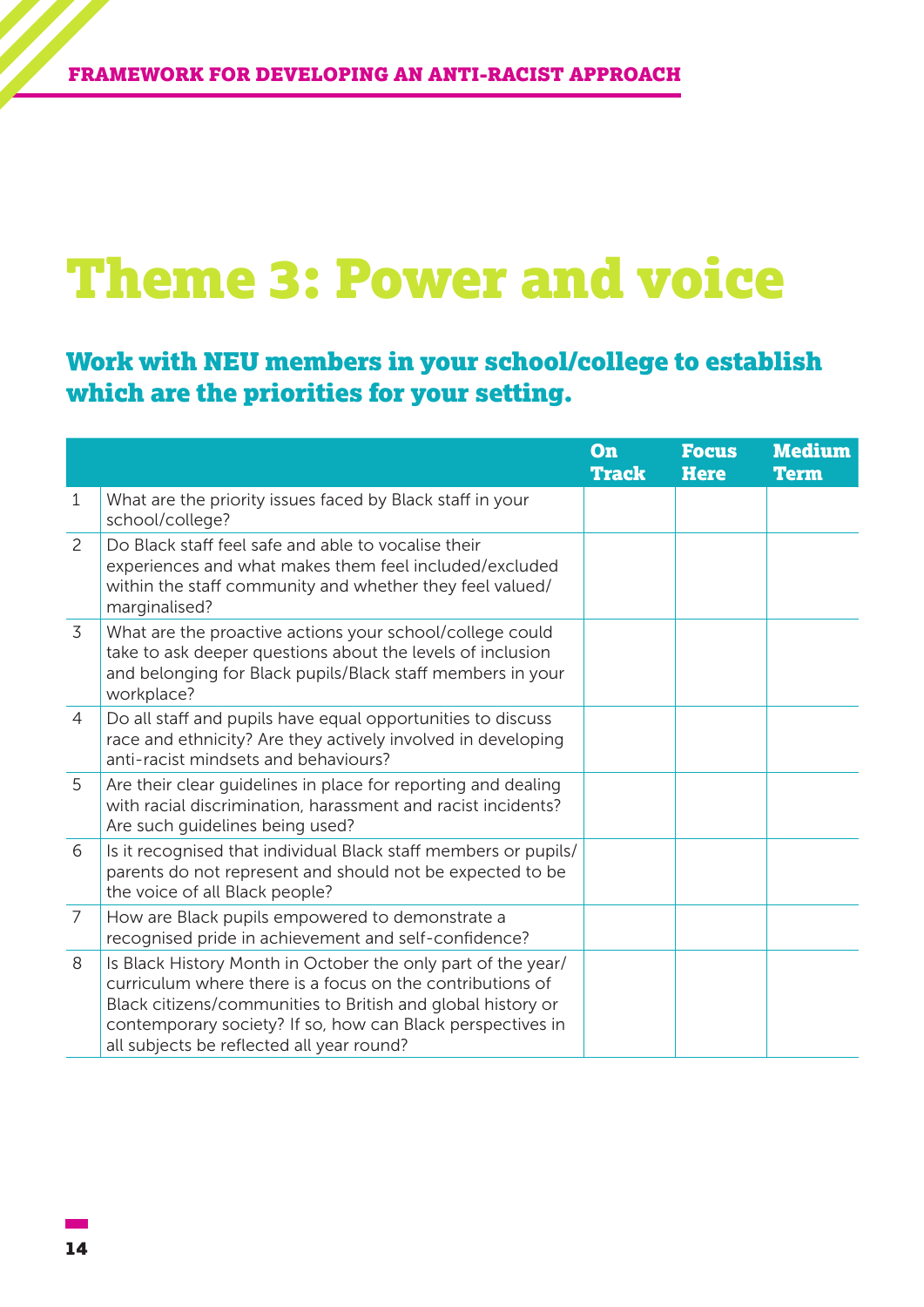|    |                                                                                                                                                                                                                                                                                                   | On<br><b>Track</b> | <b>Focus</b><br><b>Here</b> | <b>Medium</b><br><b>Term</b> |
|----|---------------------------------------------------------------------------------------------------------------------------------------------------------------------------------------------------------------------------------------------------------------------------------------------------|--------------------|-----------------------------|------------------------------|
| 9  | How does the school/college enable staff and pupils to<br>understand and vocalise how to keep themselves safe from<br>everyday risks such as racist, sexist or homophobic abuse,<br>sexual exploitation or grooming? Do staff and pupils feel<br>safe and confident to report bullying and abuse? |                    |                             |                              |
| 10 | Does the school/college's approach to wellbeing and<br>belonging understand the psychological harms caused to<br>Black pupils from racism and the way racism is internalised?                                                                                                                     |                    |                             |                              |

#### Decolonising Education What does 'decolonising education' mean?

Decolonising is a way of thinking that interrogates how colonisation shapes the way we think, our education system and the curriculum. The legacy and ongoing impact of the ideas that shaped colonisation and the actions of the British empire contributes to contemporary racial inequalities.

Discussions about decolonising education is one essential step to developing anti-racist educational spaces.

Understanding the context for today's immigration debates is impossible without understanding that large numbers of people who came to the UK didn't actually come as migrants; they came from colonies and former colonies as citizens.

A representative and relevant education system should reflect Black children's histories, achievements, culture and politics. All children deserve to see themselves reflected in their books, schools and communities and to achieve this we must re-think both curriculum and assessment .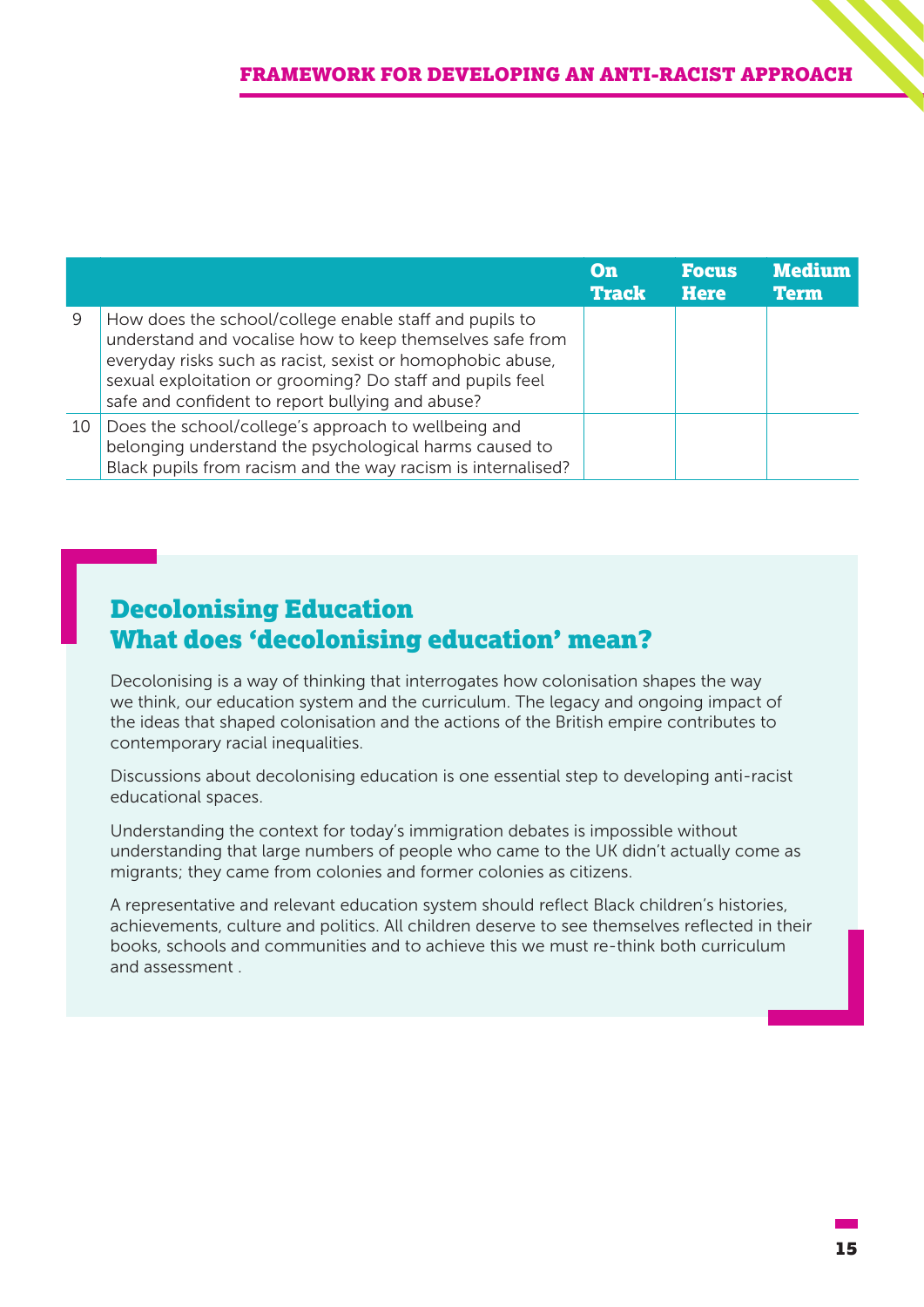### Theme 4: Wellbeing and belonging

Work with NEU members in your school/college to establish which are the priorities for your school/college.

|                |                                                                                                                                                                                                                        | On<br><b>Track</b> | <b>Focus</b><br><b>Here</b> | <b>Medium</b><br><b>Term</b> |
|----------------|------------------------------------------------------------------------------------------------------------------------------------------------------------------------------------------------------------------------|--------------------|-----------------------------|------------------------------|
| $\mathbf{1}$   | Does the school/college recognise that supporting<br>emotional needs and development of pupils is vital for both<br>wellbeing and learning outcomes?                                                                   |                    |                             |                              |
| $\overline{2}$ | What is the pattern within exclusions and off-rolling?<br>The rates of exclusion of Black pupils, especially Gypsy,<br>Roma and Traveller pupils, and looked after pupils needs<br>explicit discussion and evaluation. |                    |                             |                              |
| 3              | Does the SLT monitor exclusions by ethnicity and analyse<br>trends with governors?                                                                                                                                     |                    |                             |                              |
| $\overline{4}$ | Are there ways the voices of pupils who are excluded/<br>suspended to be heard to contribute to improvements in<br>policy and practice?                                                                                |                    |                             |                              |
| 5              | How is the school/college supporting children and young<br>people to explore the issues around racism that they<br>experience, and to understand their rights?                                                         |                    |                             |                              |
| 6              | What is being done to enable pupils to feel safe to express<br>their cultural identities? Do pupils feel like insiders or<br>outsiders? How would you know?                                                            |                    |                             |                              |
| 7              | Do pupils feel safe, aspirational and accepted for who<br>they are?                                                                                                                                                    |                    |                             |                              |
| 8              | Would staff and pupils report a sense of place and belonging<br>in your school/college? How could you find out more?<br>(Please see the box on page 17)                                                                |                    |                             |                              |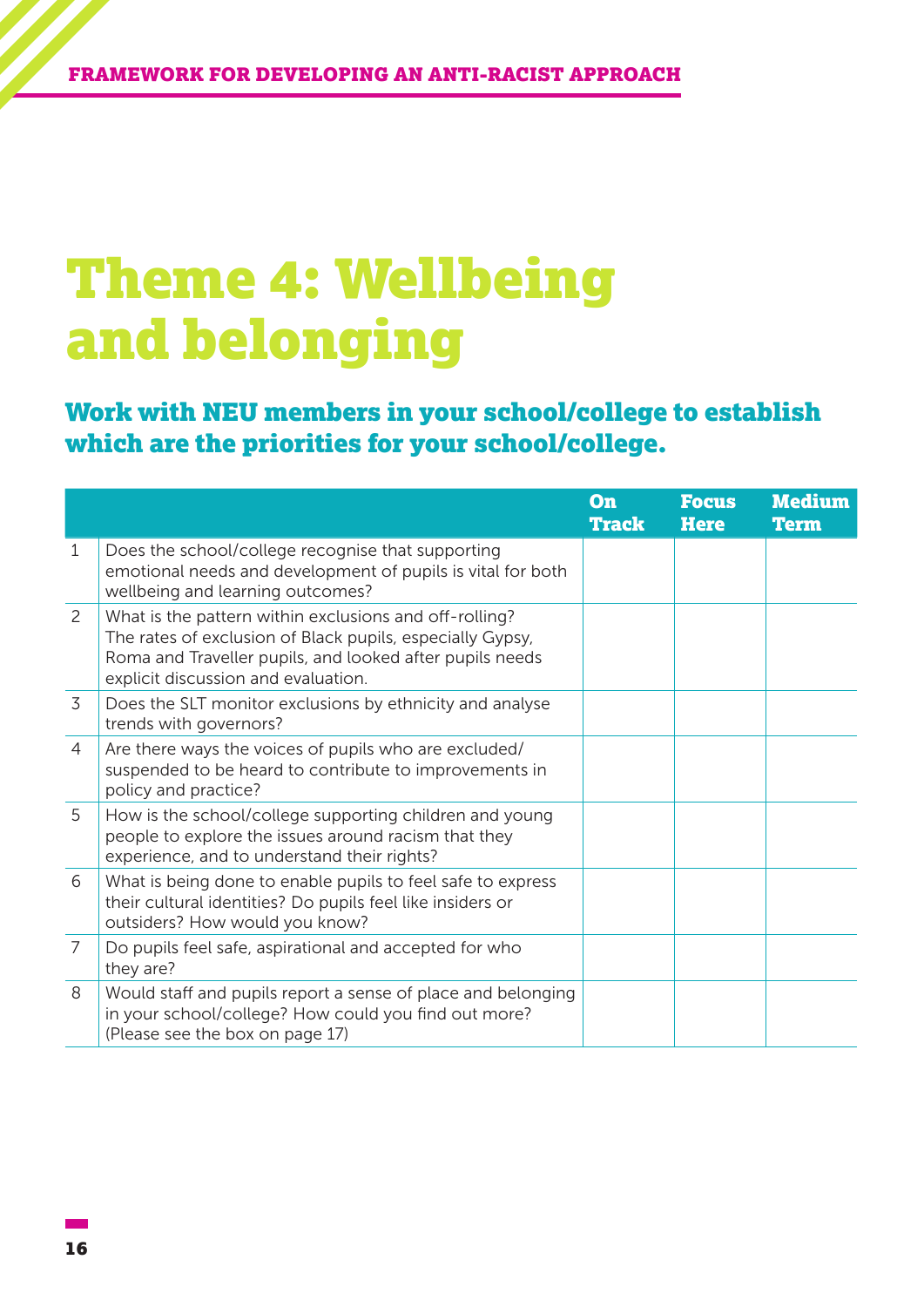|    |                                                                                                                                                                                                                                                      | On<br><b>Track</b> | <b>Focus</b><br><b>Here</b> | <b>Medium</b><br><b>Term</b> |
|----|------------------------------------------------------------------------------------------------------------------------------------------------------------------------------------------------------------------------------------------------------|--------------------|-----------------------------|------------------------------|
| 9  | Is your behaviour policy flexible and focused on supporting<br>young people to take responsibility by understanding their<br>individual context? Do staff feel supported and know how to<br>access support for individual pupils who are struggling? |                    |                             |                              |
| 10 | Do you feel that information about pupils' individual<br>vulnerabilities is shared appropriately so that teachers'<br>judgements are informed by relevant information about that<br>child/family?                                                    |                    |                             |                              |

#### NEU Research on Place and Belonging

#### A sense of place and belonging: a transformative whole school/college approach

- Is this school/college a place where everybody feels like they belong? If not, what are we going to do about it?
- What approaches on wellbeing and belonging could help you look at the challenges pupils face in their local context and identify new possibilities?
- $\blacksquare$  Using the powerful concept of 'agency' think about and identify what agency means for teachers and young people.
- Develop a model of evaluation that puts belonging at the heart of school/college life.
- Find case studies and research about how to build a sense of agency, place and belonging at www.theartofpossibilities.org.uk.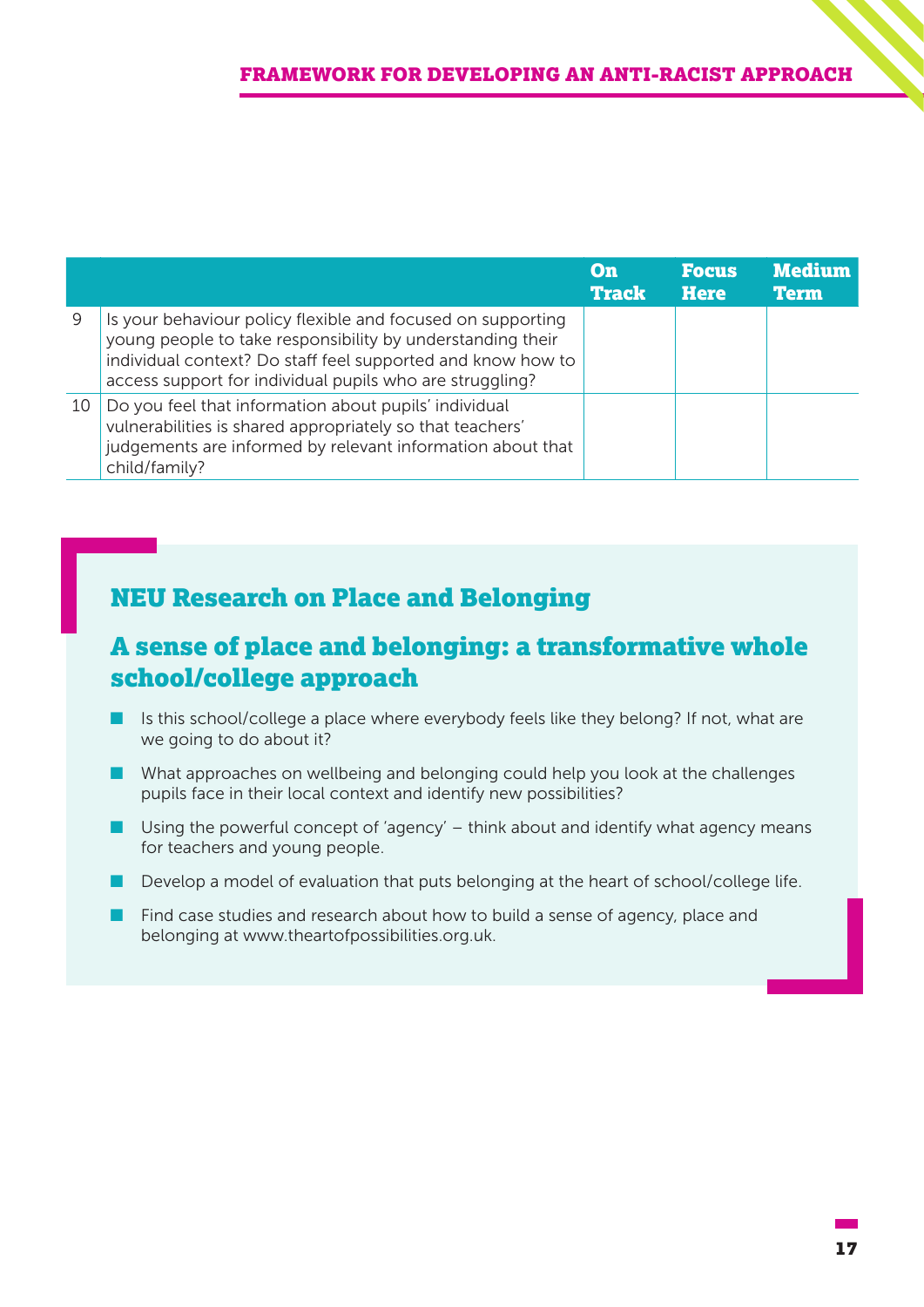### Theme 5: Community and culture

Work with NEU members in your school/college to establish which are the priorities for your school/college.

|                |                                                                                                                                                                                                                                                                           | On<br><b>Track</b> | <b>Focus</b><br><b>Here</b> | <b>Medium</b><br><b>Term</b> |
|----------------|---------------------------------------------------------------------------------------------------------------------------------------------------------------------------------------------------------------------------------------------------------------------------|--------------------|-----------------------------|------------------------------|
| $\mathbf{1}$   | How can you draw on community resources, Black parents<br>or local campaigns to plan action to respond to racism in<br>the community?                                                                                                                                     |                    |                             |                              |
| 2              | Which local museums and cultural or religious centres are<br>close? How can you incorporate teaching from the history<br>of Black struggle in your area? Which Black activists or<br>Black Trade Unionists who fought against racism can you<br>teach about?              |                    |                             |                              |
| 3              | How does your school/college demonstrate understanding<br>of the cultures and religions in your community? Do you<br>celebrate festivals and special days?                                                                                                                |                    |                             |                              |
| $\overline{4}$ | Are there clear guidelines in your school/college for<br>parents to report instances of racism, racial harassment or<br>victimisation? Are parents confident to report concerns?                                                                                          |                    |                             |                              |
| 5              | How are parents enabled to feel this is a safe environment<br>in which to share their concerns and that the setting is<br>inclusive and welcoming for their child/ren?                                                                                                    |                    |                             |                              |
| 6              | How does the school/college keep up to date with<br>patterns of racism in the community and act to work on<br>contemporary issues which will be affecting pupils?                                                                                                         |                    |                             |                              |
| 7              | Does the school/college take a measured and intentionally<br>proportionate approach to the Prevent duty? Are Muslim<br>pupils, or those perceived to be Muslim, feeling alienated,<br>profiled or "under surveillance"? If so, what steps can you<br>take to change this? |                    |                             |                              |
| 8              | How can the school/college support refugees and challenge<br>the increasingly negative stigmatisation and stereotyping of<br>refugee children and families?                                                                                                               |                    |                             |                              |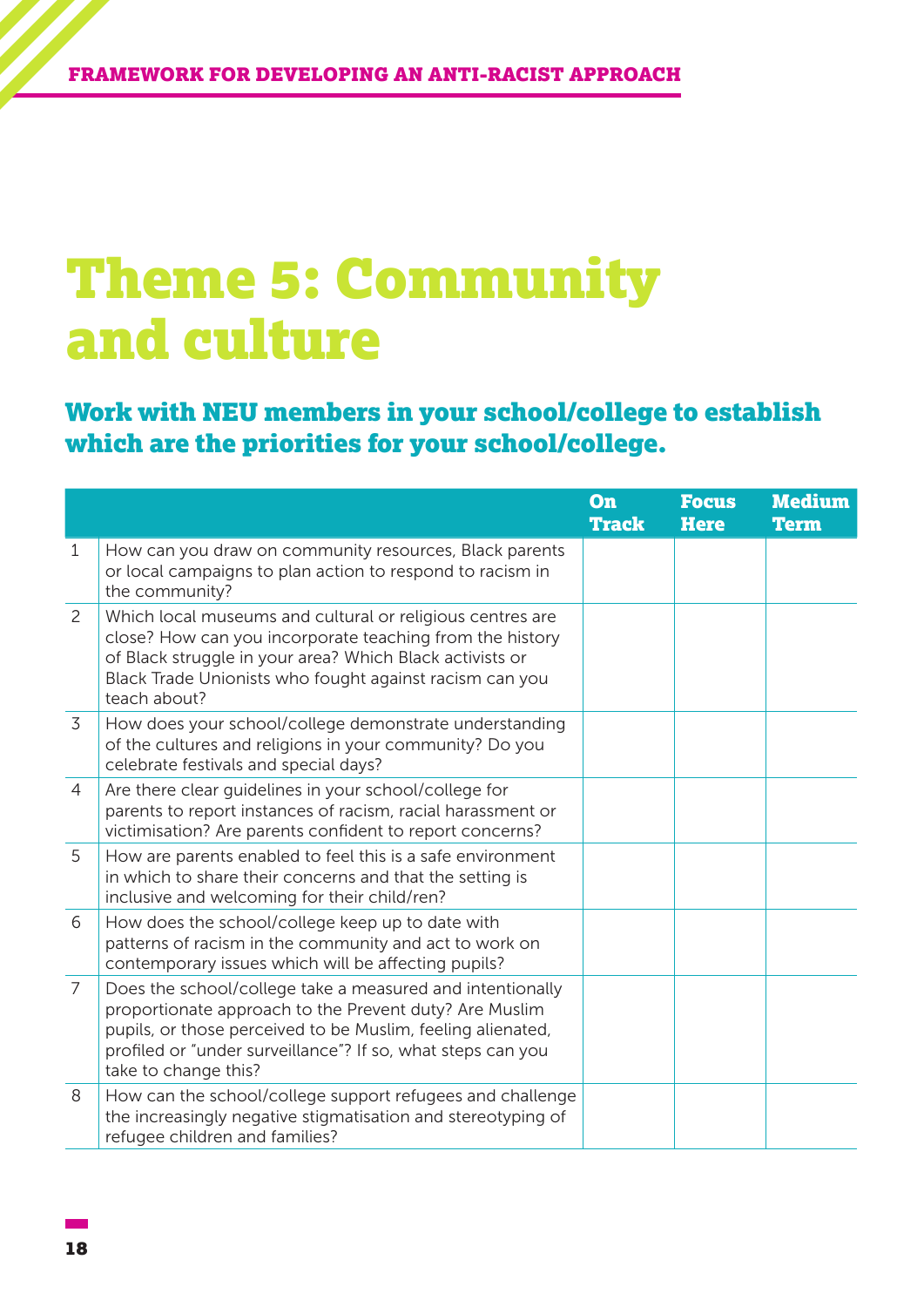|    |                                                                                                                                                                                                     | On<br><b>Track</b> | <b>Focus</b><br><b>Here</b> | <b>Medium</b><br><b>Term</b> |
|----|-----------------------------------------------------------------------------------------------------------------------------------------------------------------------------------------------------|--------------------|-----------------------------|------------------------------|
| 9  | How could you celebrate the positive history of migration in<br>your local area?                                                                                                                    |                    |                             |                              |
| 10 | How are children and parents given clear, affirmative and<br>consistent messages about the benefits of bilingualism,<br>which aim to eliminate misconceptions about bilingualism<br>as a 'problem?' |                    |                             |                              |

#### Migration and 'the hostile environment'

Many pupils will hear the misconception that Britain was once exclusively white. Some adults believe that racial and cultural homogeneity in their part of Britain has been disrupted by migration. In fact, there has always been racial and cultural diversity throughout Britain's history. The UK does not have a 'white' or monocultural history. This is not a country unsettled by migration, it is a country made by migration. Without giving every student a knowledge of this history, the UK's understanding of itself will always be mythical and inaccurate – and it will allow migrants to be scapegoated by various politicians. The UK's migration history- and how we all think about migration today (as teachers and pupils) – can't be understood without looking at how migration and immigration legislation relates to race and the colonial project.

#### Our Migration Story: The Making of Britain

You will find an excellent resource from The Runnymede Trust and the University of Cambridge at **ourmigrationstory.org.uk**. This website presents the often untold stories of the generations of migrants who shaped the British Isles. It is designed to support teachers and pupils studying migration to Britain.

The site is organised through stories of individuals and groups. These stories are told through a diverse range of historical source material and are arranged into four time-period categories: AD43-1500; 1500-1750; 1750-1900; 1900-2000s. Across each period, you will find images, quotations, newspaper clippings, Parliamentary reports, videos, poems, extracts from novels, and many other materials that present the successes, challenges, obstacles and surprises faced by Britain's migrants over more than a thousand years.

Most case studies end with potential questions and classroom activities, and there are excellent lesson plans and classroom activities.

What could you do differently to teach about the fullness and the richness of the contributions made, and lives lived, by Britain's many migrant groups?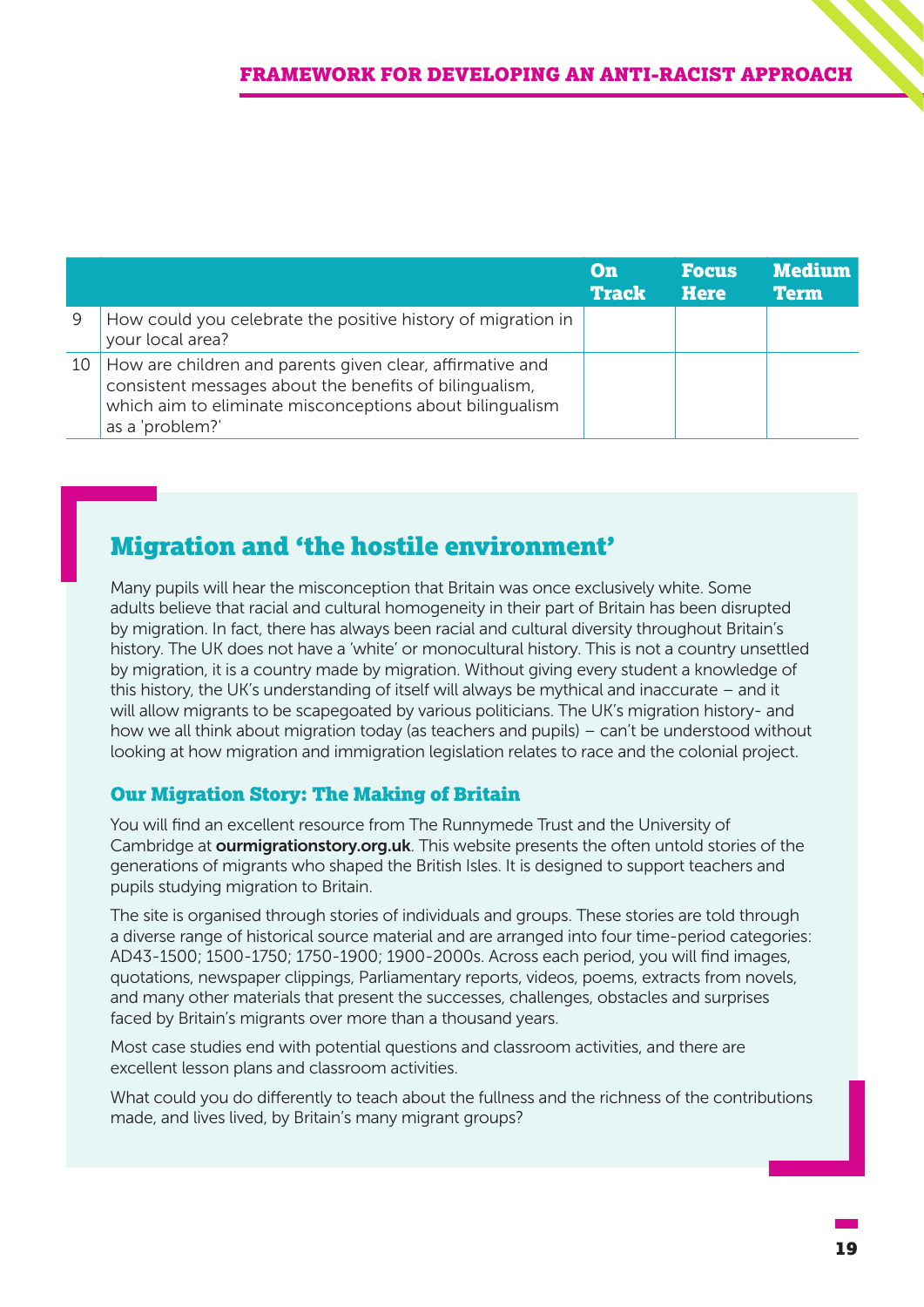# The Power of language

#### What does 'race' mean?

Race is a socially constructed concept- it is what is sometimes called 'a social construct'.

We all have an ethnicity but there is no biological merit or accuracy in the concept of 'race'. Some anti-racist organisations place race in inverted commas ('race') to remind us that 'race' has been created and used differently across history.

We are all influenced more than we realise by racial discourses which link supposedly biological characteristics to racial groups and such characteristics are sometimes misunderstood to be genetically inherent.

Throughout history, 'race' has been used to categorise different groups of people based on perceived physical differences- and has been the basis of supposedly biological categorisations behind genocides.

#### What is 'ethnicity'?

Race and ethnicity are often used interchangeably.

An ethnic group generally refers to a community which has a long, shared history of which the group is conscious of as distinguishing it from other groups and the memory of which keeps it alive; a cultural tradition of its own including family and social manners; sometimes associated with religious observance; a common, however distant, geographical origin and a common language and literature.

We all have an ethnicity.

'White British' is used to denote an ethnic group, although this obscures regional differences in terms of how people feel and identify and ignores the existence of social class.

There are many different white minority ethnic groups and their experiences of access to education are different - for example, some Jewish, Irish and European people who may face many barriers, discrimination and forms of stigma. Additionally, racism may affect some Gypsy, Roma or Traveller people who may not identify as white.

#### Why do some reports and organisations use BME or BAME?

BME (Black and minority ethnic) and BAME (Black, Asian and minority ethnic) are used widely but have significant limitations:

- They suggest that individuals are a homogenous group.
- They can appear to be convenient descriptions but are not generally identities which people have themselves chosen to identify.
- They overlook the fact that African, Asian and all non-white people are actually a global majority.
- The terms can pathologise certain groups and implies the putting down of a group as ''less than''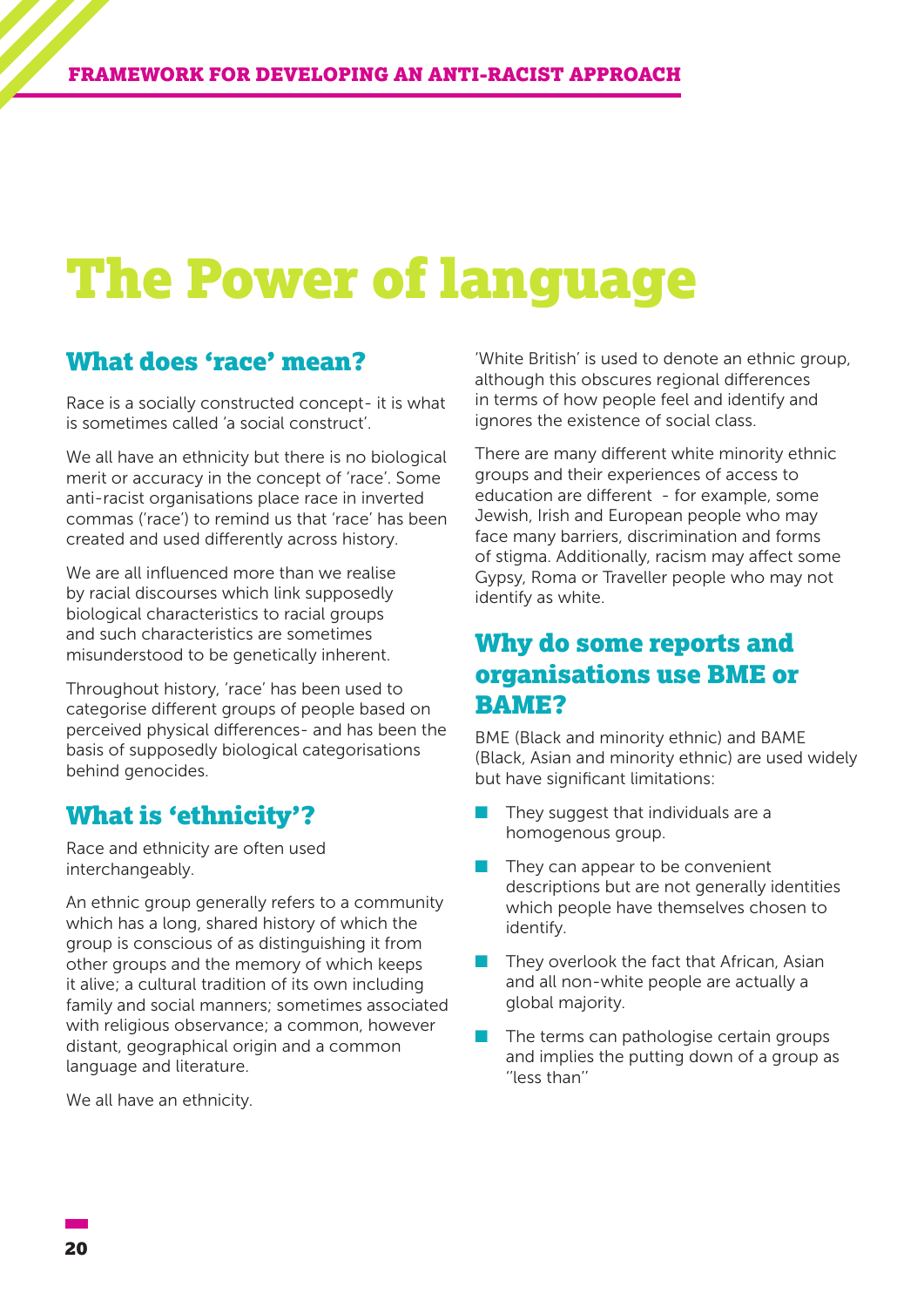### How to use the right language?

It is important to talk about ethnicity, perceptions about race and what needs to be done to challenge stereotypes so that we can advance race equality.

The more often racism is talked about the more comfortable staff will become in having these discussions, thinking critically about our perceptions and where they come from and examining our unconscious biases.

Involve and engage your staff and pupils in discussions about language and this will signal your awareness of the sensitivities and complexity around how we identify.

Discussing language and terminology can help open up wider discussions about race and the importance of monitoring by ethnicity and improve disclosure rates in monitoring exercisea clear commitment to taking action will increase engagement.

### Why is Black a political term?

This framework mainly uses the term 'Black'.

Black is used in its political sense to denote a solidarity between Asian, African and Caribbean and all people of colour who identify with political 'Blackness'.

'Black' was first used by white people to describe colonised and enslaved Asian and African people as a derogatory comparison to White.

This term was reclaimed in Britain as part of the struggle of working-class African Caribbean and Asian communities against racism in the 1970s.

While many anti-racist organisations continue to use Black as a political term, the understanding and unity of action symbolised by this term has been declining.

Black members in the NEU have determined that they want the term Black used, to re-assert the unity intended within the term and to get teachers talking about the origins of racism.

#### Be clear about what you are doing and who you mean

The NEU Black Members conference agreed that the NEU should use Black in a political context to encompass "all members who selfidentify as Black, Asian and any other minority ethnic groups who do not identify themselves as white". This includes Gypsy and Roma non-white people. The NEU recognises that the term Black is not universally accepted by African, African Caribbean teachers, Asian or non-white people, and won't be understood by all.

Have a conversation about language in your school/college and use terms that are accurate for each group of pupils.

If you have a project on Roma pupils, say that.

If you have a project involving African/Caribbean girls, say that.

#### Discrimination and which terms are used in legislation

The Equality Act 2010 protects staff from discrimination on the grounds of their skin colour, nationality or ethnic origins.

The Equality Act 2010 also prohibits discrimination on the grounds of religion or belief.

#### Adapted from the HE Race Equality Charter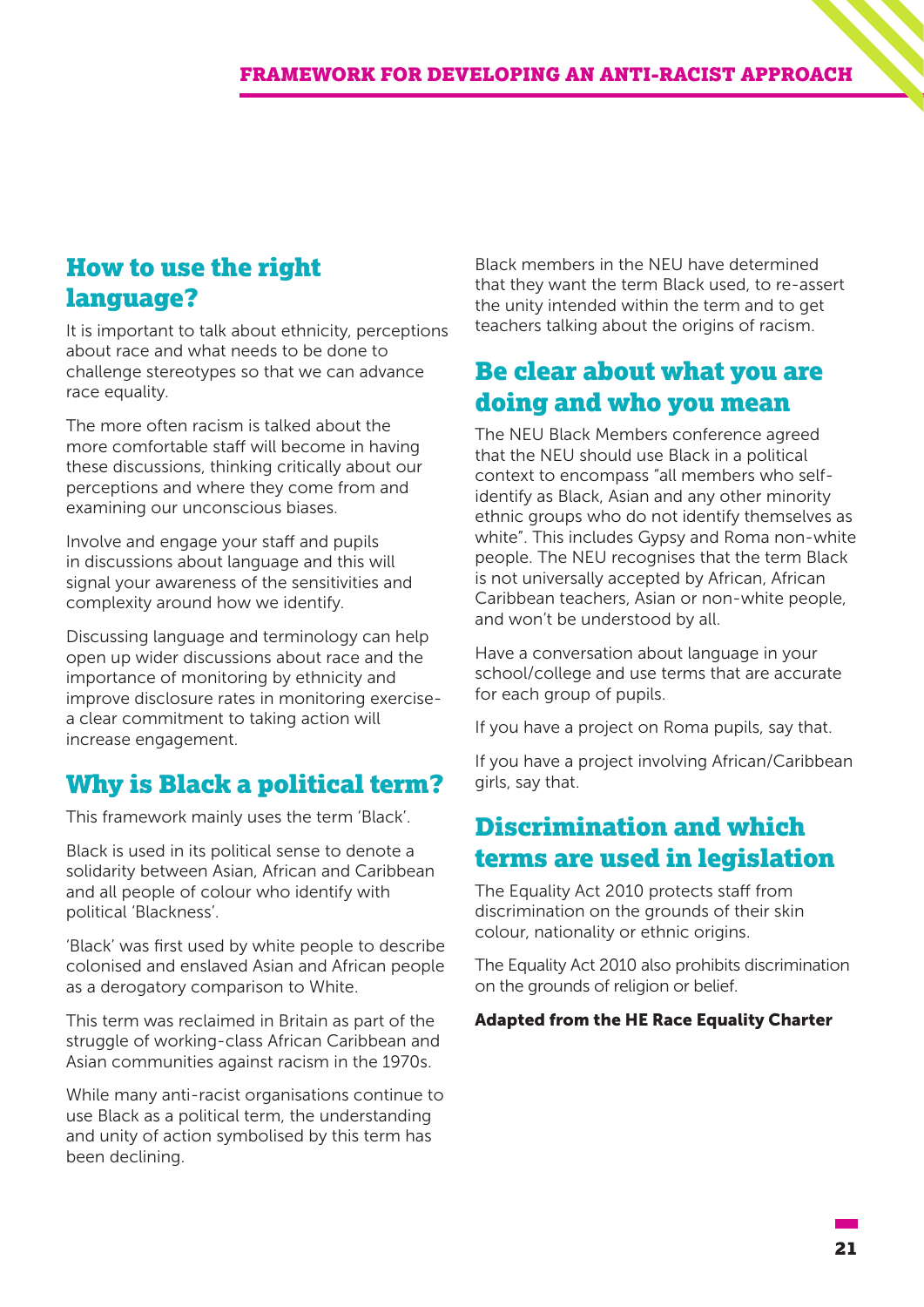### Values that support Anti-Racist Education

| <b>Equity:</b>    | Fairness in access, opportunity,<br>experience and outcome. | <b>Voice:</b>     | Representation, participation and<br>the power to affect decisions.                          |  |
|-------------------|-------------------------------------------------------------|-------------------|----------------------------------------------------------------------------------------------|--|
| <b>Justice:</b>   | Fairness and non-discrimination,<br>safety and security.    | <b>Respect:</b>   | Enabling and protecting personal,<br>community and cultural dignity,                         |  |
| <b>Inclusion:</b> | Belonging and feeling relevant and<br>involved.             |                   | enabling truthful histories,<br>destigmatising communities.                                  |  |
|                   |                                                             | <b>Wellbeing:</b> | Improving physical, mental and<br>emotional wellbeing that is so<br>often damaged by racism. |  |

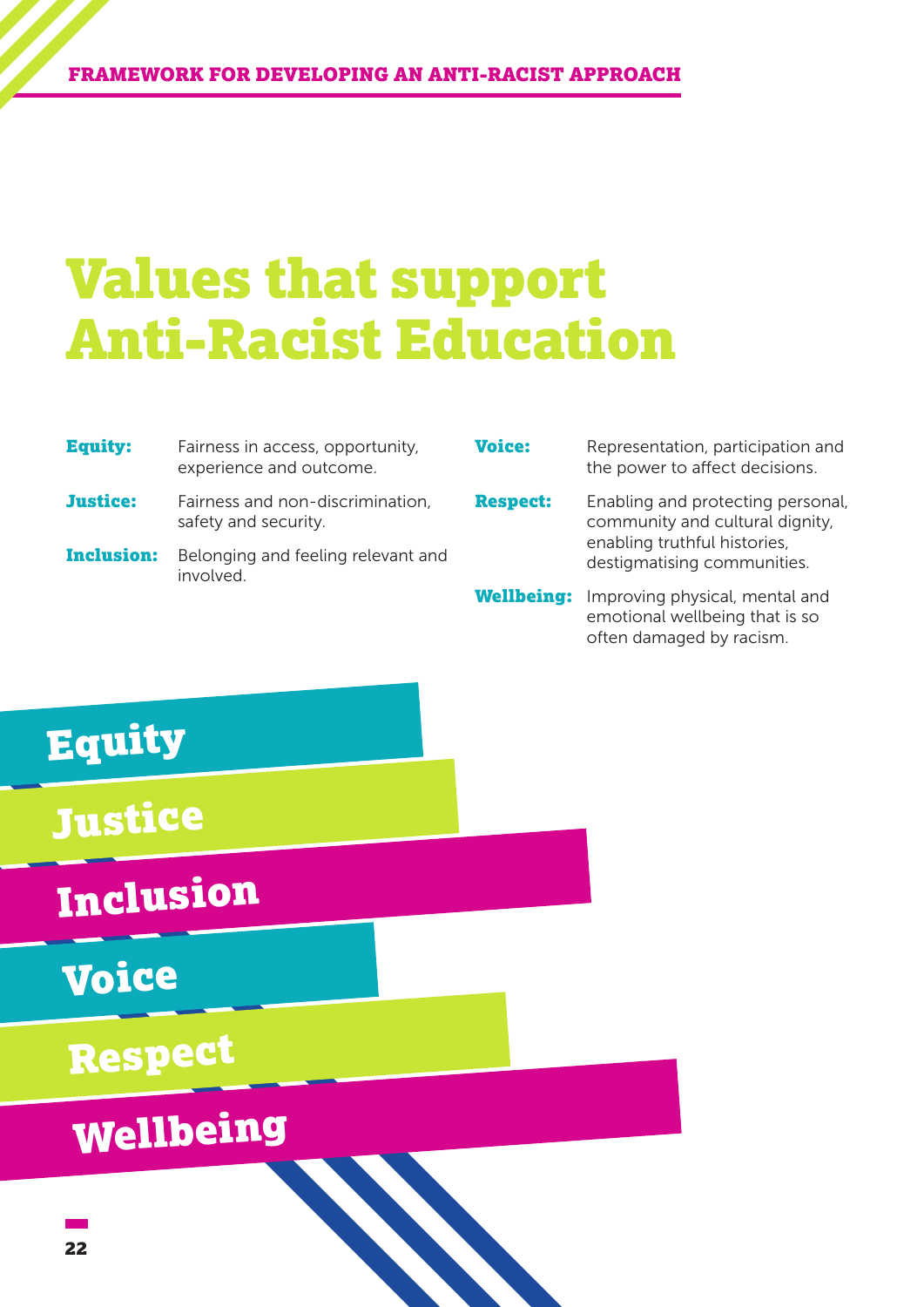